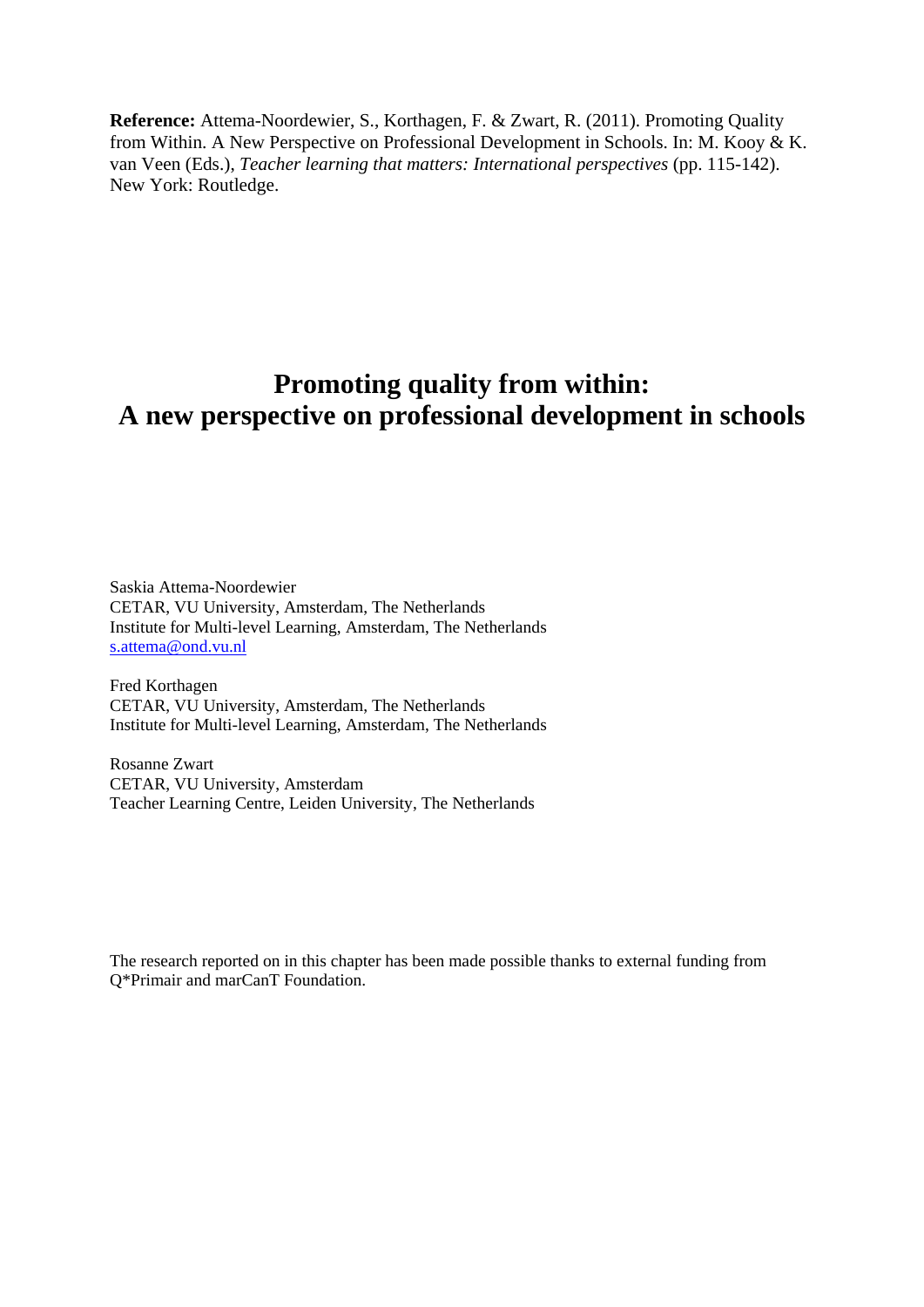# **Promoting quality from within: a new perspective on professional development in schools**

## **Abstract**

*Many attempts to improve the quality of education fail. In this chapter, we describe an alternative perspective on professional and organizational development, which has shown to have significant results, both in the Netherlands and in the US. This perspective focuses on the question of how professional teachers can optimally develop themselves without losing their personal strength, and how they can maintain their inner motivation to keep developing. From this perspective, an innovative approach for professional development has been developed called 'quality from within'. This approach is essentially bottom-up and starts from the qualities and commitment that teachers already have. In a study with a mixed-method design, we analyzed the outcomes of the approach for the teachers, students and school principals and for the school culture as a whole. Moreover, we analyzed which specific aspects of the approach stimulated or hindered these effects.* 

## **1. Introduction**

For the past couple of years, the Dutch Institute of Multi-level Learning (IML) has been organizing innovation projects designed to start from the qualities, commitment and the ideals and concerns of teachers or students themselves. The intervention used focuses on improving educational quality at schools by what is called the development of 'quality from within'. The aim is to promote professional development of teachers based on the existing quality in schools. This is done by stimulating the teachers' awareness of their personal qualities, potential, and inspiration and to stimulate them to develop from there. Participants are also stimulated to reflect on their pedagogical views and to learn how to coach others.

Although the intervention is limited to a small number of workshop days for staff, and the promotion of peer coaching, it seems to be highly successful according to the participants (Korthagen & Vasalos, 2008). One primary school teacher formulates it this way:

*I have never felt more at home in my team than I do now. We are really talking to each other. That to me is the biggest outcome. And add to this the wonderful fact that it has already been channeled to the children. Life in the school is vibrant again.*

And a primary school principal says*:* 

*Teachers' progress can be observed in the classroom. Even an 'old hand' tells me with a broad grin that he is doing things differently! That, too, I have been able to observe. They are really involved in it. I also notice that relations between teachers and students are improving. Mutual understanding is genuinely growing. There is more openness between colleagues.* 

The study reported here systematically explores the impact of the quality from within approach on the professional development of participating teachers from six primary schools, and on school culture as a whole (as reported by teachers). It further deals with the question whether specific aspects of the approach stimulate or hinder teacher growth. We expect that insights from this study may be useful for other schools when designing innovations for professional learning.

This study was guided by the following research questions:

*1. What do the participants in the 'quality from within' projects perceive as the outcomes of the project and how do these outcomes – according to the participants - take form in daily practice?*  This first research question is studied from two perspectives: (1) from the perspective of the primary process in the classroom, i.e. we looked at outcomes both for the teachers themselves and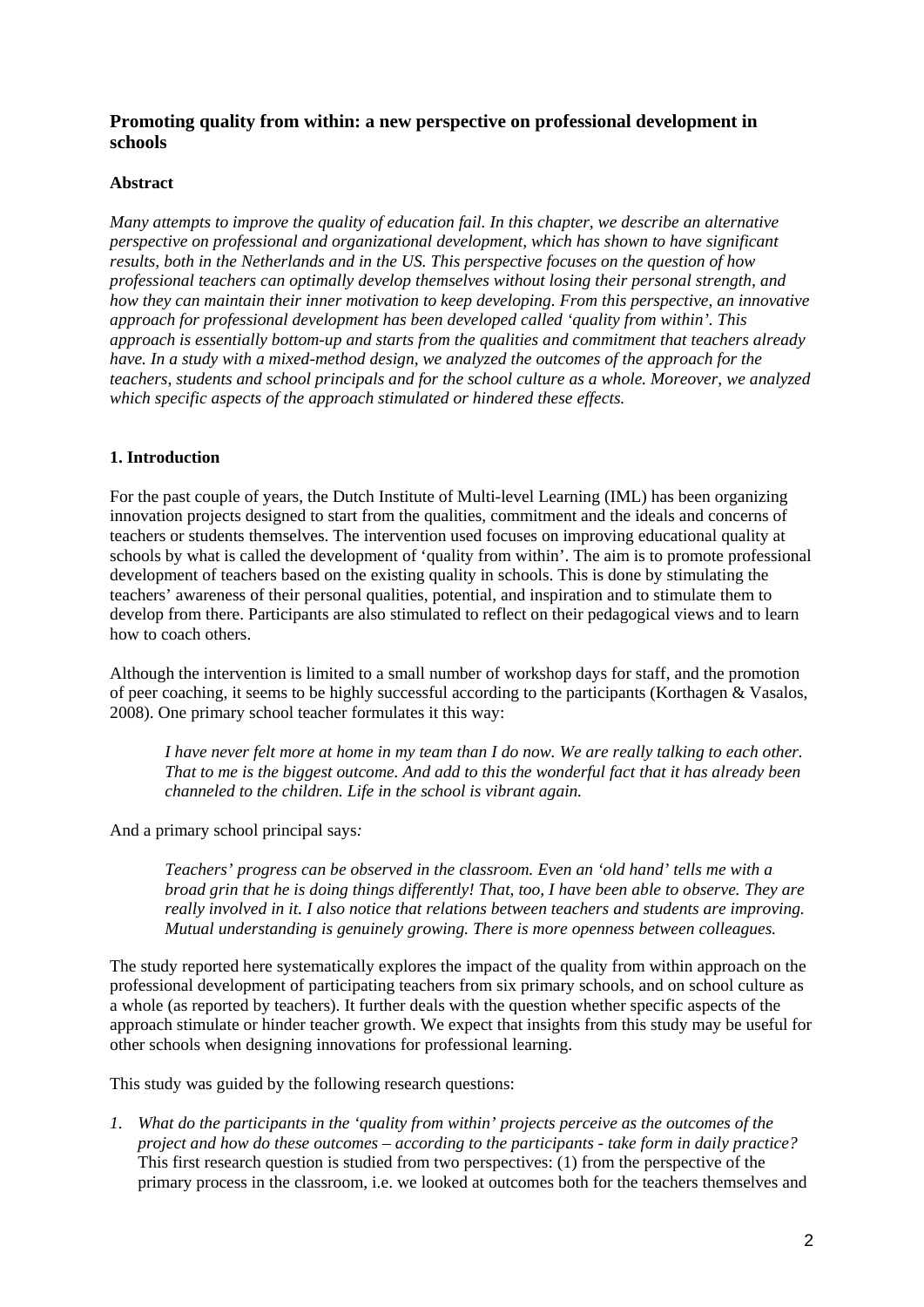for their students, and (2) from the perspective of the school as whole, including the school culture.

- *2. Do the participants perceive themselves as better facilitators of student and colleague learning as a result of the 'quality from within' projects?*
- *3. What aspects of the project or of school or of themselves do the participants perceive as:* 
	- *a. stimulating the learning process and the outcomes?*
	- *b. hindering or limiting the learning process and the outcomes?*

By the combination of research questions that take their departure both from what the participants perceive as relevant (question 1, and 3) and from the criteria the researchers had predetermined (question 2), two research methods are being combined: an *evidence-based-approach* that tries to find evidence for the effectiveness of a certain approach and a *value-based-approach* that starts from the values and meaning relevant for the participants themselves.

# **2. Theoretical Framework**

## *2.1. Educational innovation is problematic*

In the *International Handbook of Educational Change*, published in 1998, a review of a large number of studies on educational innovation showed that most innovations fail (Holmes, 1998, p. 254). Elliot (1991, p. 47) notes that teachers often do not feel taken seriously in their own professionalism and inspiration for the profession. Another very important reason is that often fixed goals are preestablished without consulting the teachers (Korthagen, 2007). Although innovators might know what needs to be changed in the classroom, it is not certain that teachers agree with these ideas or choose to act in the way the innovators would like them to act (Day, 1999). A top-down approach to innovation often creates a feeling of external pressure in the teachers, especially when the innovation is not in line with their needs and views. As a result, teachers often respond by showing fight, flight, or freeze patterns. They actively resist (fight), try to escape from the pressure to change (flight) or become tensed (freeze). These response patterns are noticeable in various schools, and particularly in the responses of teachers under pressure. For example, a common flight or fight response of teachers is to put innovations away as being useless or impractical, and to speak negatively of educational innovators (Elliot, 1991).

However, this top-down thinking and its ineffectual results is still very much part of the educational culture (Korthagen & Vasalos, 2008). It mirrors what Schön (1987) called the "technical-rationality model", which is based on the idea that if research indicates what is needed for good teaching, teachers will just have to learn this, so they can apply the research outcomes in their teaching. Though this sounds logical, it appears not to work in practice. Many studies show that teachers hardly apply the theories presented to them (see e.g. Cochran-Smith & Zeichner, 2005). This is a crucial problem in educational innovation. It seems that a deadlock ensues where teachers reject potential innovations, regardless of their potential benefits for practice. Education seems to be in need of a fundamental solution to this wide-spread phenomenon.

Often educational innovators try to minimize the external pressure put on teachers as much as possible. One way to do this is by promoting 'ownership' and making the teachers 'owners' of the innovation. But, that still means that they *must do* something prescribed to them, which implies a topdown approach. In turn teachers resist, and this leads according to Hargreaves, Lieberman, Fullan, and Hopkins (1998), to educational innovators expressing a lack of respect for teachers. In sum, the overall picture is rather hopeless: educational experts and teachers do not really interact, they do not really take each other seriously, and the top-down approach to educational innovation is often not very successful. Characteristic for the quality from within approach is that it is essentially bottom-up instead of top-down. More detailed information about the approach is given in section 3.

## *2.2. Positive psychology*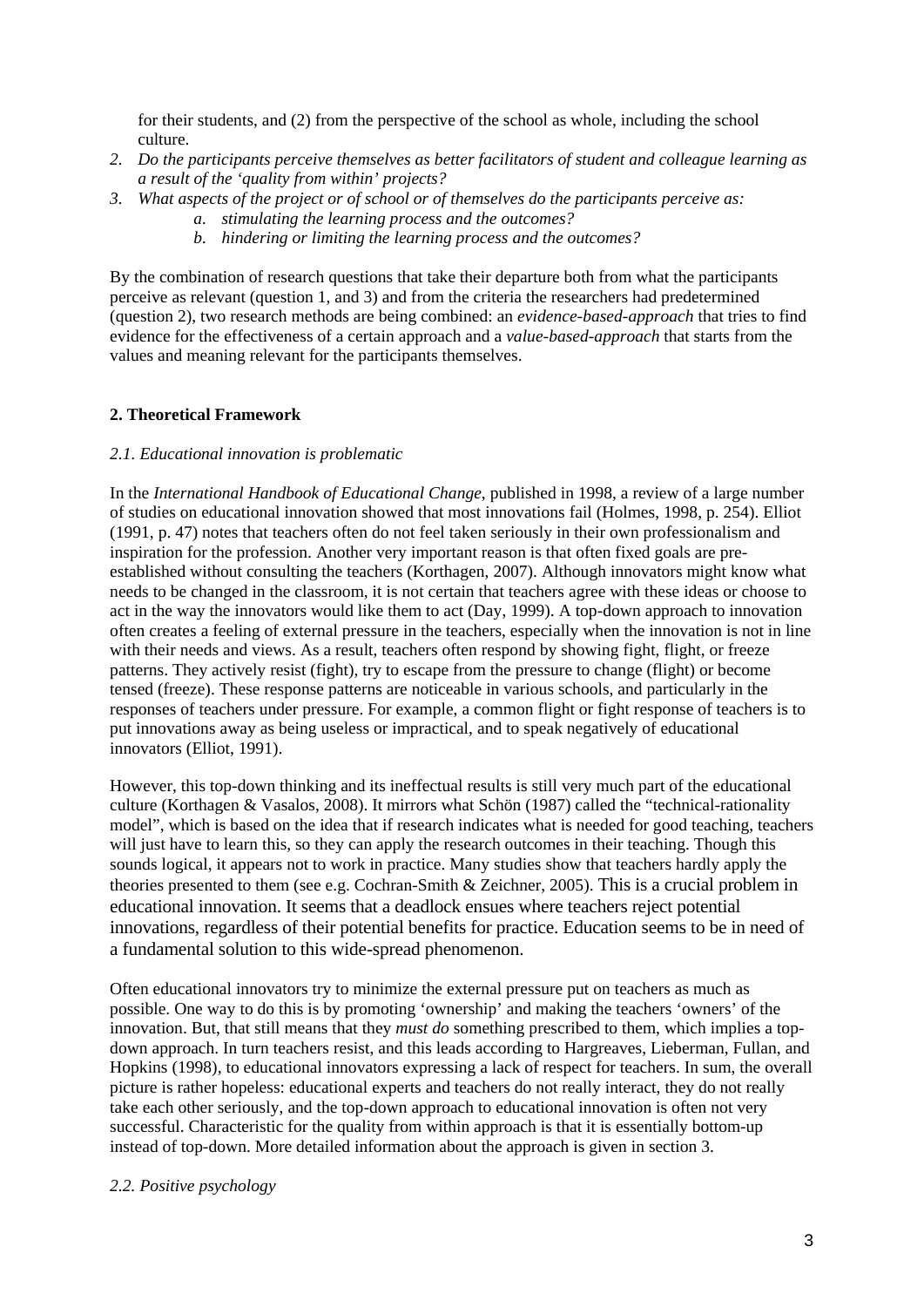Another reason for the failure of innovations is the emphasis often put on what is not good or imperfect in the existing quality of the school and its teaching practices, and thus on what has to be improved (the 'deficit' model). This generates little enthusiasm in teachers and is rather ineffective. A recent approach within psychology, called *positive psychology*, helps us understand the psychological processes involved. The founders of this approach, Seligman and Csikszentmihalyi (2000) state that for long psychology has focused on traumas, and on what is wrong with people (and what consequently has to be 'repaired' or improved). This traditional line of thinking is limited and appears to be ineffective. According to Seligman and Csikszentmihalyi, this traditional approach to psychology does not succeed in contributing to the well-being of people. They argue that we should emphasize more the inner potential of people, or what they call *character strengths*, such as enthusiasm, care, courage, determination and creativity. Ofman (2000), calls such strengths *core qualities.* According to Ofman, such qualities are always potentially present in people and are already part of them, whereas competencies, such as 'giving a clear and unambiguous explanation' can to a high degree be learned, also at a later age. As a teacher, however hard you work at your competencies, it is your personal qualities that color the way you behave in your profession and most influence professional growth. Hamachek (1999, p. 209) puts it this way: "Consciously, we teach what we know; unconsciously, we teach who we are." Almaas (1986, p.148) refers to core qualities as 'essential aspects', and states that they are absolute in the sense that they cannot be further reduced to something else, or divided into more basic constituents, which is different for competencies, which can be divided into subcompetencies. Another important aspect of core qualities is that they can be broadly applied, in virtually all areas. In other words: they have a high 'transfer value' (Korthagen, 2004). Tickle (1999) states that in education people's core qualities are too much neglected, as a result of a technical and analytical way of looking at people. In the 'quality from within approach' the focus is on the teacher (or student) as a whole person, with special attention to their core qualities as critical factors in teaching and learning experiences. Acknowledging and focusing on core qualities instead of emphasizing things that are deficient, can not only validate the individual's irreplaceable contribution to their own and colleagues' professional growth but also progressively mould their more holistic approach to students while creating room for alternative ways of approaching problems in work and life.

## *2.3. Self-Determination Theory*

In the literature, insights from positive psychology have been connected to the Self-Determination Theory (SDT, see Deci & Ryan, 2000; Ryan & Deci, 2002; Evelein, 2005), in which three basic human psychological needs are distinguished: the need for autonomy, for competence and for relatedness. Evelein (2005, p.45-46) showed that if teachers are stimulated to identify and act upon their personal strengths, the fulfillment of their basic needs is enhanced.

*Autonomy* refers to the need to express the authentic self, and to experience the self as the source of one's own behavior (Ryan, 1995; Ryan & Deci, 2002). Central in experiencing autonomy are the personal will, clear decision making based on consciousness of personal values, and a feeling of responsibility for one's own decisions (Hodgins, Koestner, & Duncan, 1996). *Competence* refers to feeling effective in one's ongoing interactions with the social environment. It implies that organisms are born with the urge to influence their surroundings through their capabilities. The need for competence is not the desire to attain specific skills, but rather the desire to feel confident in the effectiveness of one's actions (Ryan & Deci, 2002). The need for *relatedness* refers to the longing for experiencing positive relations and engagement with others, to care and be cared for by those others. Relatedness is further the feeling of belonging to a group or community (Baumeister  $\&$  Leary, 1995; Ryan, 1995; Ryan & Deci, 2002). According to Deci and Ryan (2000, 2002), fulfillment of these basic psychological needs is essential to psychological health and growth, to intrinsic motivation, to the experiencing of well-being, optimal functioning, and self-actualization. Evelein (2005) showed that an increase in the fulfillment of the basic psychological needs of teachers correlates with more effective teaching behavior. In sum, stimulating the use of personal strengths might have a positive influence on teaching and learning.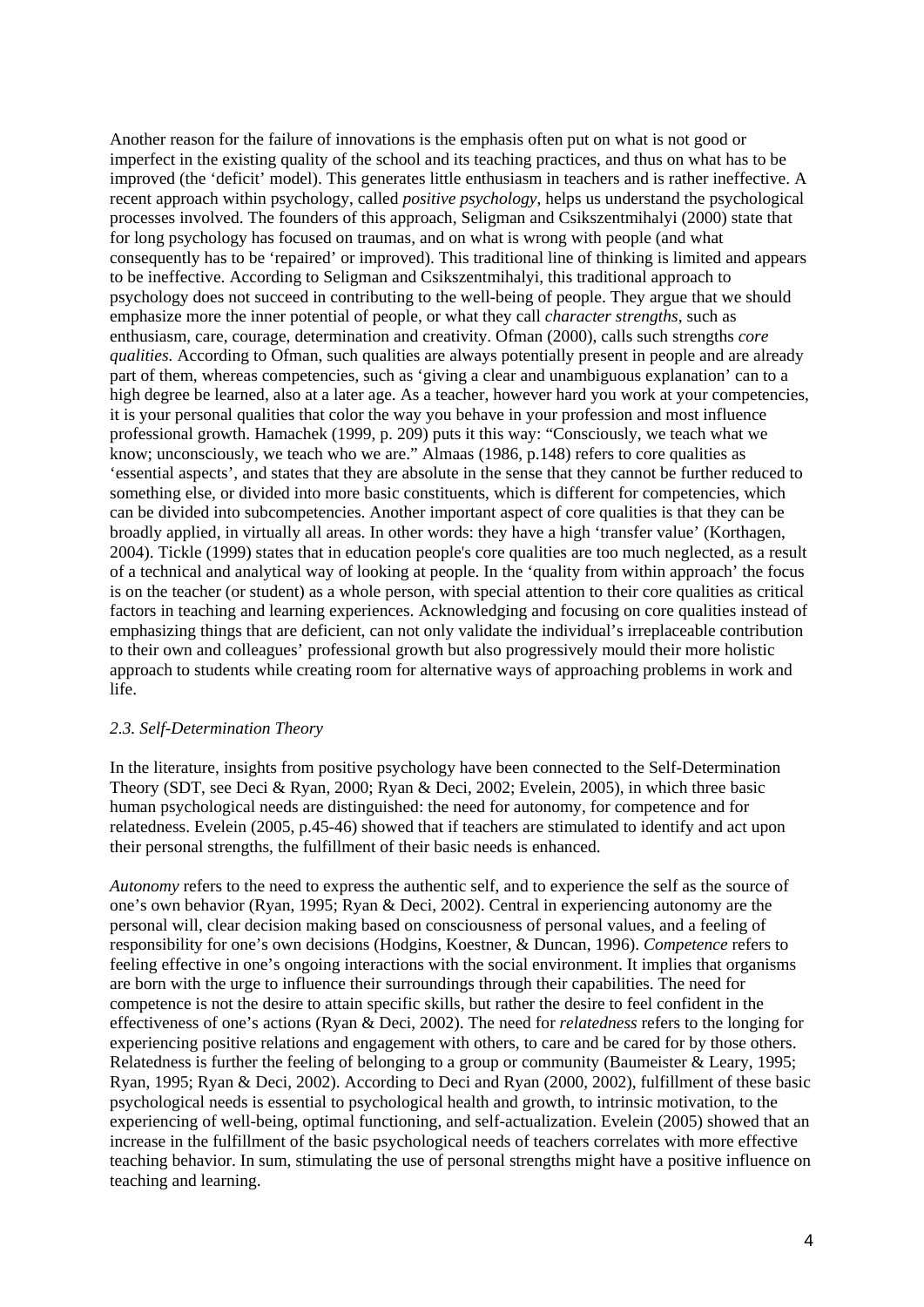## *2.4. Quality from within and Multi-level Learning*

Based on the above analysis of the causes of failure of educational innovations, the principles of positive psychology, and Self-Determination Theory, a new approach to professional development has been developed by Korthagen and Vasalos (2008), called 'quality from within'. This approach starts from the qualities, commitment and inspiration that teachers (and students) already possess, and promotes further development from there. Fredrickson (2002) calls this the *broaden-and-build model*, which means the broadening and extension of the basis that is already there. In the quality from within approach the principles of Multi-level learning (MLL) are being used for professional development (as described by Korthagen & Vasalos, 2005, and Meijer, Korthagen, & Vasalos, 2009). The theory on MLL acknowledges already existing knowledge, qualities and inspirations of teachers. The starting point of this approach is the assumption that professional behavior becomes more effective and fulfilling (in the sense of fulfillment of the three basic psychological needs) when behavior is connected with the deeper layers in a person, and even more important, when the different layers are in harmony with each other.

In the so-called onion model (Korthagen, 2004, see Figure 1) six of such layers are distinguished: (1) environment, (2) behavior, (3) competencies, (4) beliefs, (5) identity, and (6) personal mission (sometimes referred to as the layer of spirituality). This sixth level is the level of personal ideals. In addition, in Figure 1 questions are formulated to clarify the essence of the layers. The center of the model is called 'the core' and this is where the person's core qualities are assumed to be located, influencing the inner layers.



#### *Figure 1: The onion model*

To illustrate how the layers of the onion model play a role in teaching, we give an example.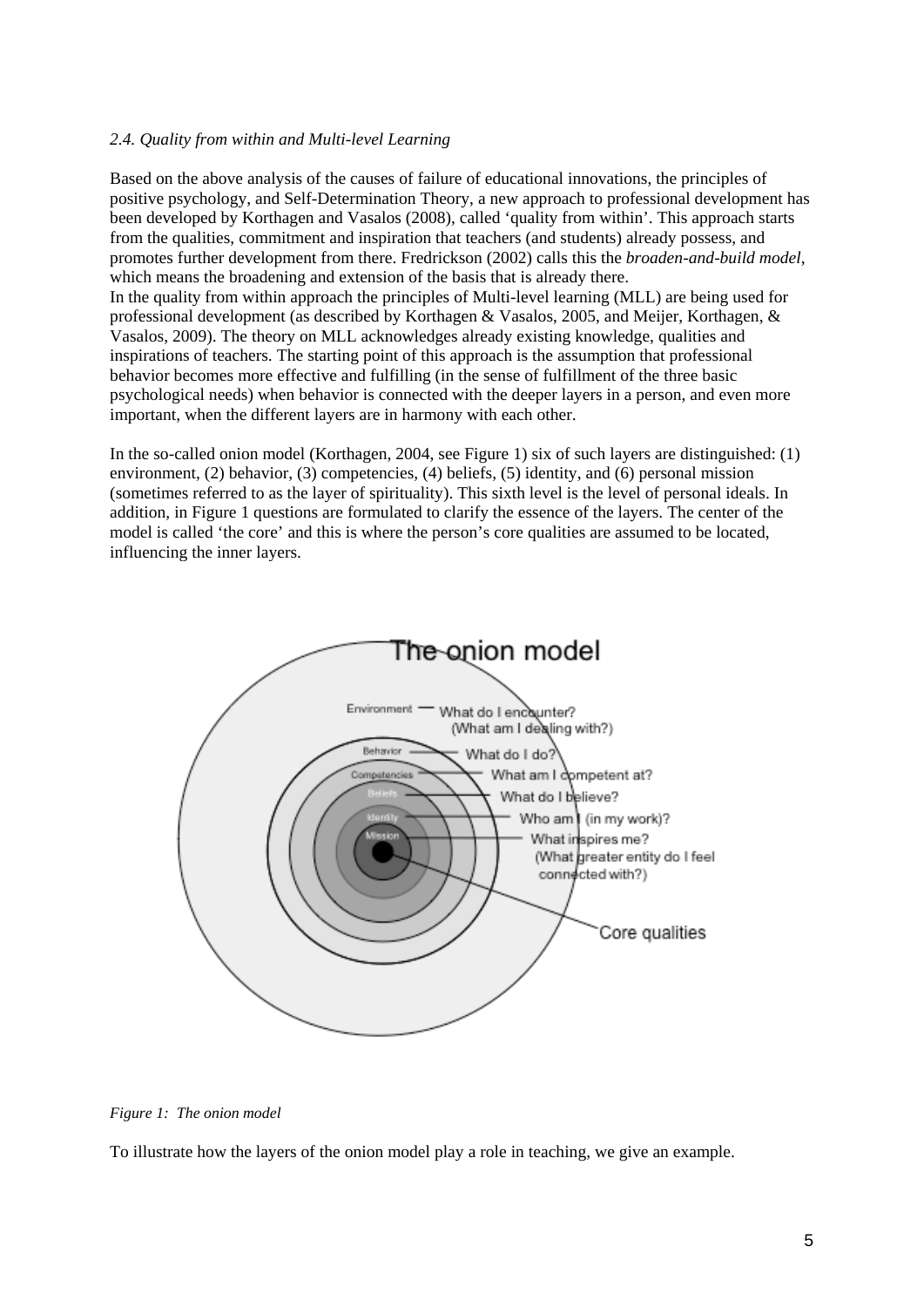Teacher Jennifer teaches in the fourth grade (*environment*). She sees herself (*identity*) as a 'guiding' teacher who supports children to develop themselves and teaches them how to learn. In that way she feels she contributes to the world by assisting the children in becoming self-reliant and self-developing adults (*mission*). In order to do so, she believes it is important to help children find and assess their own answers to questions they have (*belief*). Therefore, she develops the skills to guide them through their learning process with questions and hints (*competencies*) and she uses her qualities of patience and trust *(core qualities)*. In this example we see that the various layers are in harmony with each other. This is called *alignment* of the layers.

In MLL, alignment between the different layers of the onion is promoted. In other words, what is promoted is a harmonious connection between the outer and the inner layers of the onion model, i.e. between the layers within the person and the environment. This implies what Ryan and Deci (2000, 2002) call a *positive organic-dialogical process* in the interaction between the person and the environment, in which there is a high degree of fulfillment of the three psychological needs. This means that the individual functions in a way that is both an effective response to the demands of the situation (environment) and is at the same time personally fulfilling (person). One way to make people more aware of the inner layers of identity and mission is to promote awareness of their ideals and core qualities. If the more outer layers of the model are not in line with these inner layers, we speak of disharmony (or no alignment) between the onion layers. In our example, this would be the case when Jennifer is for example quickly telling a student the right answer to a question (*behavior*), which would not be in line with her mission of assisting the students in becoming self-reliant and self-developing adults. In MLL awareness is promoted of the obstacles causing such disharmony.

Recent empirical studies showed that awareness of the existence of the different layers and especially alignment between those layers is of great importance within education. In a study by Meijer, Korthagen, and Vasalos (2009), one beginning teacher was followed, who was supervised during 7 sessions, based on the principles of MLL. The authors describe both the teacher's growth and the supervisor's interventions in detail, using quotations from supervisory sessions, logbooks, and interviews. It was shown that the teacher became more fully present while teaching, more effectively using her personal qualities, and that she felt more effective as a teacher. The authors summarize the teacher's learning process as an integration of the personal and the professional.

In addition, Hoekstra and Korthagen (in press) describe a study addressing the question of if and how MLL-based supervision makes a difference to teacher learning. In a longitudinal mixed method study, the learning of one teacher has been documented in a year in which she had no systematic support, but had to adjust herself to an educational innovation. This teacher was also studied in a consecutive year in which she received individual supervision based on MLL. During this supervision, the teacher became aware of beliefs and patterns that had previously inhibited her ability to change. This awareness precipitated significant changes in her beliefs and classroom behavior, as well as her way of learning. The findings suggest that professional learning will be strongly promoted if a teacher is supported by means of MLL in dealing more effectively with the personal factors involved in the learning process.

In line with the above mentioned theoretical assumptions about the importance of a focus on core qualities and alignment between the layers of the onion model, the principles and methods of a specific kind of reflection, named *core reflection*, are being used in the 'quality from within' approach. Core reflection is a form of reflection based on the following key principles (Meijer, et al., 2009):

- 1. Promoting awareness of ideals and core qualities in the person that are related to the situation reflected on, as a means of strengthening awareness of the layers of identity and mission.
- 2. Identifying internal obstacles to acting out these ideals and core qualities.
- 3. Promoting awareness of the cognitive, emotional and motivational aspects embedded in ideals, core qualities, and obstacles.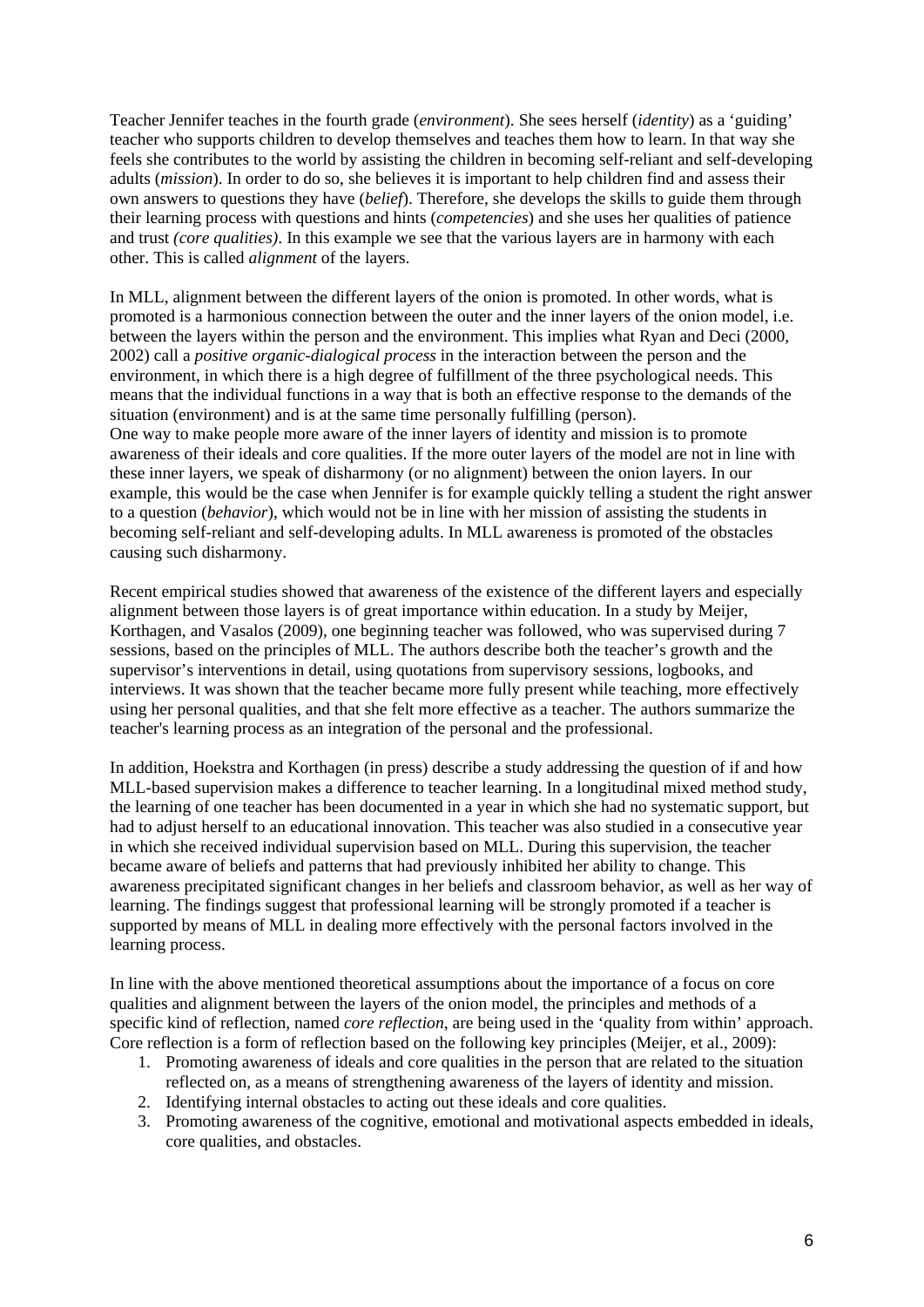- 4. Promoting a state of awareness in which the person is fully aware (cognitively and emotionally) of the discrepancy or friction between 1 and 2, and the self-created nature of the internal obstacles.
- 5. Trust in the process that takes place from within the person.
- 6. Support of acting out one's inner potential within the situation under reflection.
- 7. Promoting autonomy in using core reflection.

In sum, the essence of core reflection is to make people aware of their core qualities and to support them in putting these qualities into action and dealing with the obstacles hindering them from doing so.

Finally, the 'quality from within' program is an innovative approach for professional development. It is innovative in the way in which it starts from the qualities, potential and inspiration of the teachers, and in the way it supports teachers in doing the same with their students. Different from most innovations, the 'quality from within' approach does not aim at a specific outcome in terms of how teaching should be. If teachers connect with their inner strengths and inspiration as well as those of their students, they start to find their own approaches to effective education.

# **3. Context of the study**

The 'quality from within' approach has been implemented in a variety of Dutch schools, departments of teacher education, and other educational organizations. In this study we examine the implementation of the approach in six primary schools between June 2008 and June 2009. The aim of this project was to improve the quality that was already present in the schools, through the inner qualities of teachers, students and school principals. Hence, teachers were stimulated to become aware of their own qualities, potential and inspiration and to develop from there. They learned to use a (self) reflection and coaching method that starts from the core qualities and inspiration of themselves and their students. Furthermore, they were stimulated to reflect also on their pedagogical view, based on their experiences with this new method. It was assumed that by using this method, the teachers would become better facilitators of the learning of their students and their colleagues.

In order to reach these aims, an intervention was implemented at each school. Characteristics of the intervention at each school were:

*1. Building on the needs and concerns of the participants* 

In the three group meetings during the project (of one day each), the pedagogical approach is based on the concept of 'realistic teacher education' (Korthagen et al., 2001). This means, for example, that problems or concerns that participants encounter in their work are taken as the starting point of the discussion and the learning process. These issues are approached according to the principles of MLL.

*2. Practicing in authentic situations* 

Besides the authentic situations teachers experience in their daily practices, new experiences are constantly created during the meetings. Both types of experiences are used as a starting point for core reflection. Moreover, teachers practice the methods of MLL in their real work situations with students. In order to increase their learning this practicing with students is partly coached by the trainers. Therefore, sometimes students are brought into the group meetings or the teachers are supported through coaching-on-the job in the classroom.

## *3. Promoting individual reflection*

To enable the participants of the project to realize deep learning, they are constantly stimulated to practice personal reflection. This reflection is about different topics, e.g. recent situations in their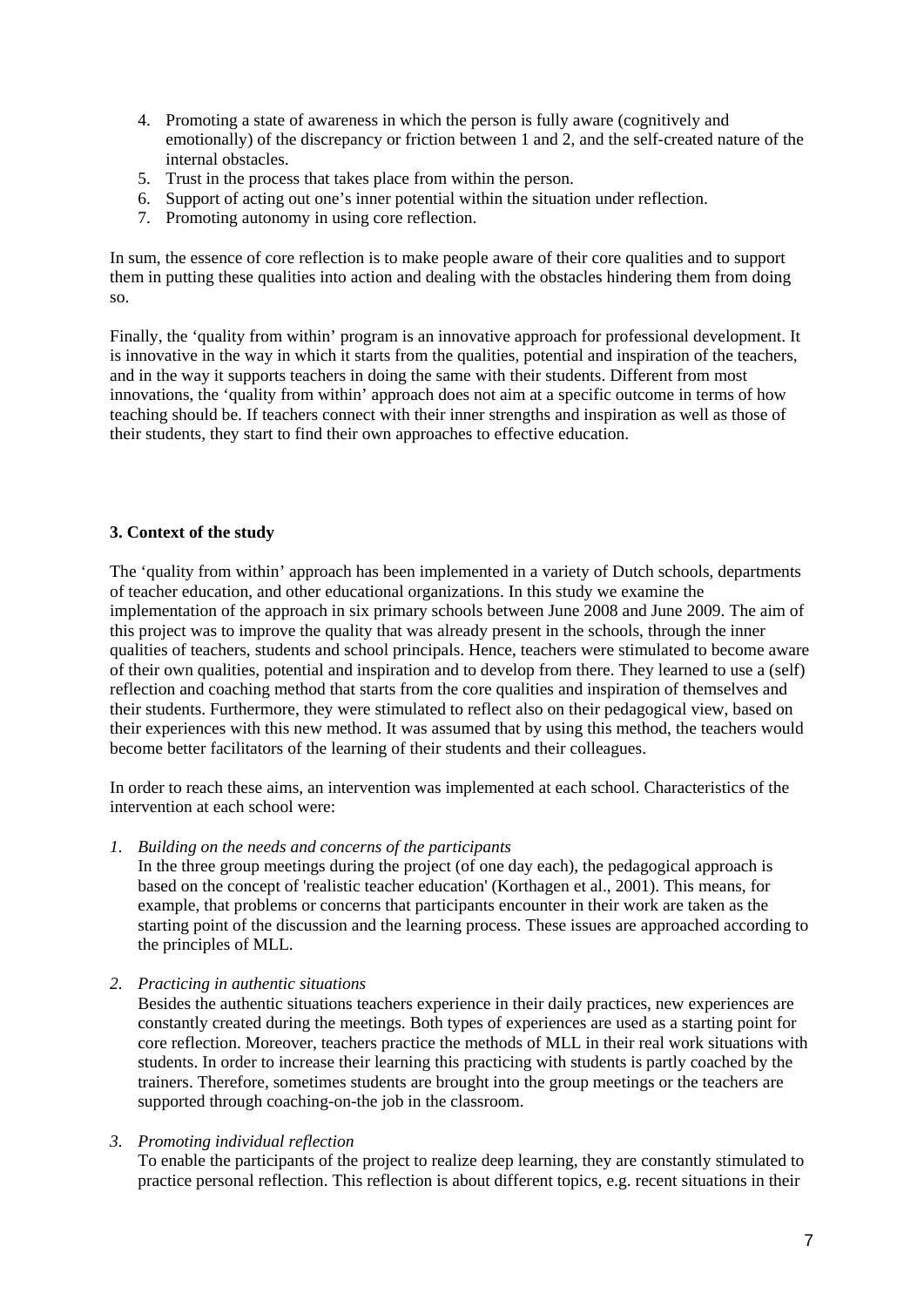work with students or each other, their ideals and beliefs, their core qualities, the obstacles they encounter, and so forth (see the key principles of core reflection in section 2.4).

## *4. Enhancing transfer*

Since the literature on effective professional development emphasizes the importance of opportunities for transfer of learning experiences into authentic practices, in between meetings, the participants are encouraged to continuously apply what they have learned to practice, both in their work with their students, as well as with each other. In order to further enhance this transfer, the participants practice inter-collegial coaching in pairs, keep logbooks for reflecting on their experiences that they e-mail to the trainers and the rest of the group, and they read a few Dutch articles on the MLL methods practiced in the group meetings. As noted above, coaching on the job also promotes the transfer into daily practice. In addition, a developmental group is being installed, which consists of two up to five teachers. Its aim is to monitor, guide and support the development within the school. A member of the school management might be part of the developmental group, but the group fulfills a role additional to the management.

## *5. Promoting reflection on the team and school level*

Learning takes place in the school at more than just the individual level. The school principals, remedial teachers and student-teachers join the teachers in the learning process and participate in the meetings. Hence, all school members are participating and a learning process of the school as a whole is stimulated.

All participants in the school are stimulated to reflect on its educational identity and mission. Through discovering the similarities and connections between the individual qualities and missions in the group as a whole, the teachers discover important elements of the deeper onionlayers at the school level: elements of the identity of the school and of its mission. Essential in this process is the development of a common language, not only supporting the team's discussions on the relationship between theory, vision, and practice, but also deepening the reflection of the individual teacher on his or her own practice.

Moreover, the participants are stimulated to make the innovation that is taking place public, for example by organizing an informative afternoon for parents, other schools or educational institutions, the educational inspectorate, the local press, etc. This stimulates an even sharper definition of the educational identity of the school, the demonstration of effects, and critical reflection on what has been achieved and what still has to be achieved.

In sum, the project consists of more than just three course meetings. It are certainly not only the course meetings that make the difference, but the whole ongoing process at school during the time span of the project, with the meetings of the developmental group, the inter-collegial coaching, etc.

Finally: in order to fully realize these characteristics of the intervention, it is important that the trainers are experienced teacher trainers who are specifically trained in guiding the learning process on core reflection and multi-level learning for several years. For more details on the implementation of the MLL approach in this project, see Korthagen and Vasalos (2008).

## **4. Method**

## *4.1. Design*

In this study, six primary schools where the 'quality from within' approach was being implemented were followed over a period of 17 months. We used a mixed-method design for reasons of triangulation and complementarity (Johnson & Onwuegbuzie, 2004).The timing of the meetings and the data collection are illustrated in the time line in Figure 2. In this study our focus is on the results of the questionnaires at the moments Q1 and Q2 ( $N=61$ ), and on the interviews at the first interview round (I1:N=24) and the second interview round (I2: N=20). In addition, to get a grasp of the more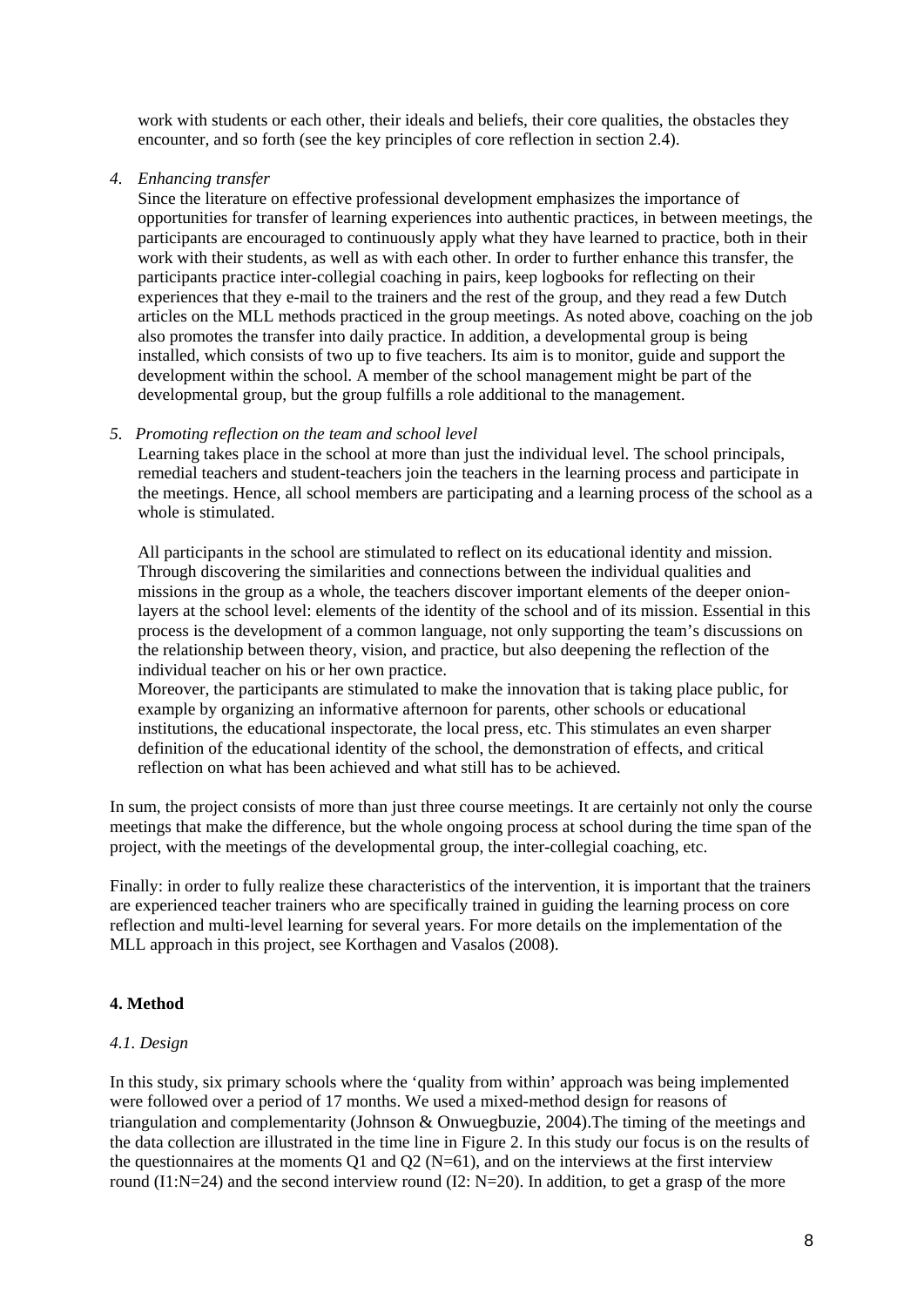longitudinal effects of the intervention, in section 4.2.3 we report on the data of a third interview round (I3: N=14). Unfortunately, since the third interview moment was quite long after the ending of the training and after the summer holiday, not all of the original participants could be interviewed this time. Some left the school, some were pregnant or ill, and one did not want to participate anymore because she said nothing had changed for her since the last interview. All together, 14 teachers were interviewed during the third interview round.



*Figure 2: Time line of the intervention and data collection period (M=meeting, R=Reflective report, Q=Questionnaire and I=Interview)* 

## *4.2. Participants*

Quantitative data were gathered on 61 primary school teachers from six schools located in six different, small to middle sized cities (three in the East and three in central Netherlands). The schools ranged from small schools (for example a starting school with 5 teachers) up to big schools, with for example 30 teachers and two locations. The grades that teachers taught ranged from Kindergarten to Grade 6. The years of teaching experience also varied. The participants ranged from novice teachers to teachers with 25 or more years of teaching experience. A subset of these teachers was also interviewed, namely 24 teachers in round 1, 20 in round 2, and 14 in round 3. They came from four of the schools (two in the East and two in central Netherlands). At the first interview round five male and 19 female teachers were interviewed.

During the second round of interviews with the teachers (within three weeks after the workshop period had ended), we also interviewed the school principals. We asked for their opinion on (1) the development of the school during the project and (2) essential characteristics of the intervention that made this development possible.

## *4.3. Data collection*

Four instruments were used, to be described below.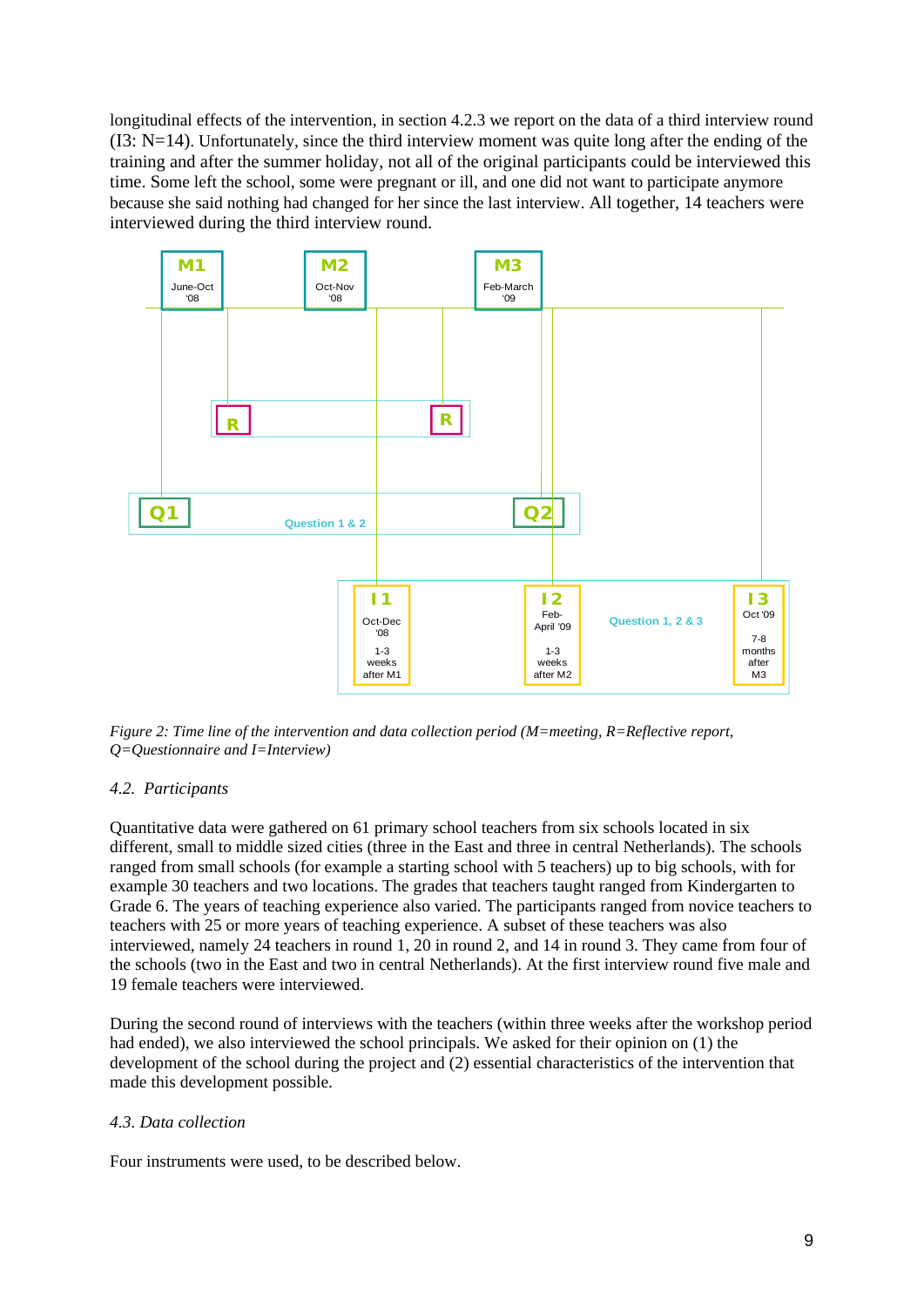## *4.3.1. Questionnaire on perception of work*

To measure what the participants of the 'quality from within' projects perceived as the outcomes of the project and whether they perceived themselves as better facilitators of student and colleague learning as a result of the project, a questionnaire was filled out by all the participants. This questionnaire indicated how they perceived (themselves within) their work, (1) right before the project started, and (2) right after it ended. With this questionnaire we measured the fulfillment of basic psychological needs. This questionnaire was based on a pilot-study carried out in 2007. It consists of four sub scales: (1) fulfillment of the basic psychological need for *competence*, (2) fulfillment of the basic psychological need for *relatedness*, (3) fulfillment of the basic psychological need for *autonomy*, and (4) self-efficacy regarding the principles of coaching that are central to the 'quality from within' approach.

The first three scales are based on a study by Evelein (2005), who presented evidence of the validity and reliability of these scales. The fourth scale measures the teachers' self-perception of their own coaching competencies that are illustrative for the 'quality from within' approach. Representative examples of items are:

| <b>Variable</b>                                                                                | <b>Example</b> item                                                                                                                                                    |
|------------------------------------------------------------------------------------------------|------------------------------------------------------------------------------------------------------------------------------------------------------------------------|
| Need for autonomy                                                                              | I feel free at work to come up with my ideas and opinions<br>I feel I can decide for myself how I do my work<br>In my work I have to do what I am told (negative item) |
| Need for competence                                                                            | The people at work tell me I am good at what I do<br>I feel I am able to cope with my work<br>I feel little competent in my work (negative item)                       |
| Need for relatedness                                                                           | My colleagues are friendly towards me<br>I feel I have a bond with my colleagues<br>There are few colleagues who are close to me (negative)<br>item)                   |
| Self-efficacy in coaching<br>students and colleagues by<br>means of core reflection and<br>MLL | I feel competent in in-depth coaching<br>I can help people to express their personal qualities<br>When I coach other people I can deal with personal<br>۰<br>aspects   |

*Table 1: Scales and representative items of the questionnaire on perception of work*

Participants scored the items on a seven-point Likert-scale ranging from (1) *not true at all* to (7) *very true*. Cronbach's alphas of the scales for the first measurement moment (Q1) are shown in Table 1.

| <b>Scale</b>              | Number of items | Chronbach's alpha |
|---------------------------|-----------------|-------------------|
| Autonomy                  |                 |                   |
| Competence                |                 | .61               |
| Relatedness               |                 |                   |
| Self-efficacy in coaching |                 | 88                |

*Table 2: Cronbach's alphas of the five scales of the questionnaire on perception of work* 

The questionnaire was filled out by all participating teachers of the six schools, i.e. 93 teachers. Some of these teachers could not fill out both questionnaires because, for example, they were ill during a certain period of time, or left the school. The questionnaires of these teachers were excluded from the data, which led to a final sample size of 61 teachers, nested within 6 schools.

## *4.3.2. Reflective reports*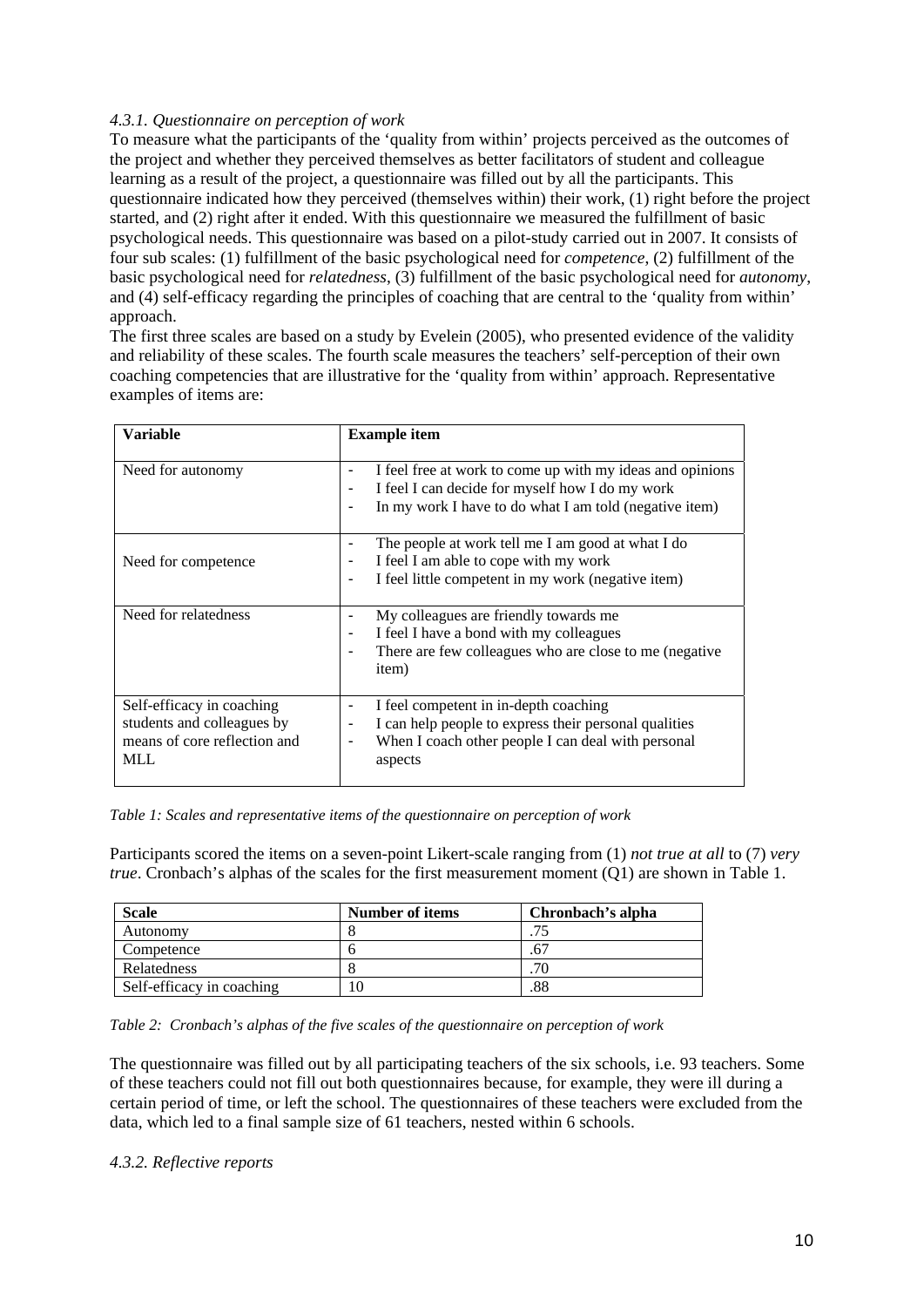To achieve insight into what the participants of the project perceived as the outcomes and to find out what stimulated or hindered their learning, we used reflective reports the participants wrote. Twice during the project period the teachers wrote these reflective reports, namely between the first two workshop days, and between the second and last workshop day. These focused on what inspired them in the approach and the workshop day, what they were planning to do with this, and how this worked out in daily practice. Moreover, in these reports they reflected on what had supported and hindered their learning. The teachers sent their reports to the trainers, and to their colleagues if this was okay for the person who wrote such a report.

## *4.3.3. Semi-structured interviews*

We conducted semi-structured interviews to study the teachers' experiences in depth. These interviews focused on the (learning) outcomes of the project for the participants and what stimulated or hindered these outcomes. The interviews were based on a detailed guideline in which the research questions were operationalized by way of a number of sub questions, framed in the type of language that teachers and school principals use. Some examples of the interview questions are:

- What is the first thing that comes to your mind when you think of the project?
- What are personal outcomes for you as a result of your participation in this project?
- Do you notice something has changed in the students?
- What do you think were aspects that stimulated the outcomes of the project?
- What do you think were aspects that hindered the outcomes of the project?

At four schools we interviewed a sub sample of six teachers per school. We held the interviews (1) halfway through the workshop period, (2) within three weeks after it had ended, and (3) approximately seven to eight months after it had ended. The six teachers per school were chosen on the basis of the reflective reports they had written after the first workshop day. All teachers were divided into categories, based on these reports:

- A) teachers who were very enthusiastic about the project and seemed to learn a lot;
- B) teachers who were slightly positive about the project and seemed to learn a few things;
- C) teachers who were not enthusiastic about the project and seemed to learn little;
- D) teachers who did not write a reflective report (hence we did not know to which of the first three groups they would belong).

For the interviews, two teachers from category A, C and D were selected randomly. In one school there were no teachers in category D, so here we chose them from A and C. The remaining group of teachers, i.e. those who were not interviewed, mostly belonged to the categories A and B.

## *4.3.4. Intervention report*

We asked the trainers of each school for  $(1)$  the characteristics of the specific intervention at this school, (2) their opinion about the development of the school, and (3) their opinion about what was essential in the intervention to make this development possible. These data were mainly used as background information to help us interpret the results found with the other instruments.

# *4.4. Data analysis*

# *4.4.1. Analysis of the questionnaire*

With respect to the quantitative analysis a pre-posttest design was selected. Respondents were 61 teachers who worked at six schools (i.e. observations  $(N=122)$ , nested within teachers  $(N=61)$ , nested within 6 schools (N=6)). Included in the study were teachers of whom we had both a pre-test and a post-test score. To assess whether the participants of the 'quality from within' projects showed an increase in the fulfillment of the three basic psychological needs, and/or an increase in their perceived capacity to facilitate colleague and student learning, a multi-factor analysis of variance was computed (Bickel, 2007). We were interested in a fixed effect (of time) but had to take other effects into account too (e.g. it was possible that some teachers or schools performed better than others right from the beginning or that teachers within one school were more alike than teachers in other schools). Therefore, multiple models were tested and the best fit proved to be the model in which the random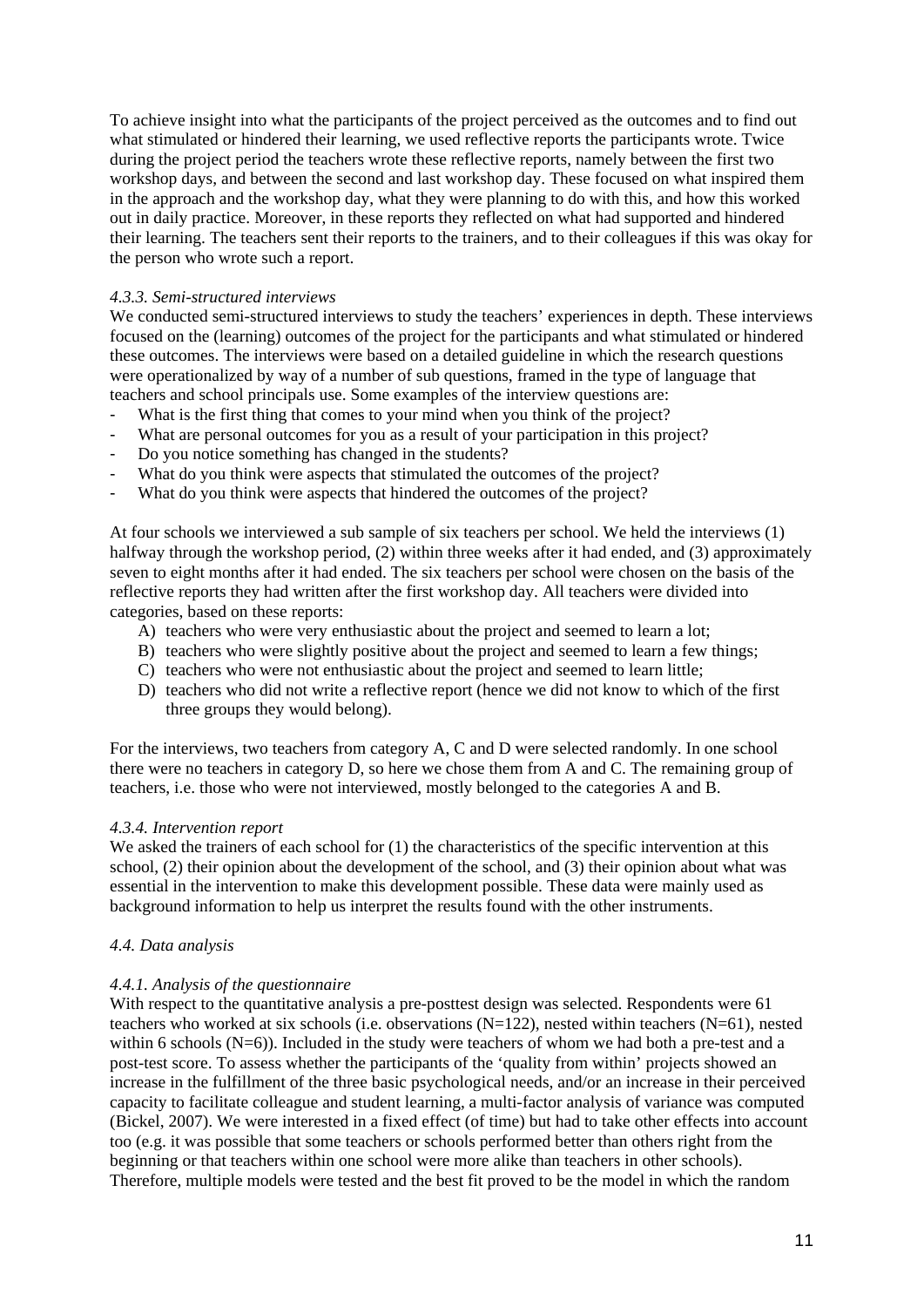intercept was chosen at the teacher level. Only for the autonomy scale a school-effect was found, but this effect was not significant. This means that the results can be interpreted as effects of the group of teachers.

## *4.4.2. Analysis of the interviews*

The analysis of the interviews followed a grounded theory approach (Strauss & Corbin, 1998). First, four interviews were transcribed literally (two from category A and two from category C). On the basis of these transcripts, categories were developed that could be used for scoring the answers in all interviews. This was done in discussions between the three authors of this article. The part of the interviews that focused on the outcomes of the 'quality from within' approach (research questions 1 and 2) was based on the quality from within onion model. In order to reduce the data into meaningful categories and with sufficiently high numbers per category, the six layers of the model were combined into three layers, by combining adjacent levels into one scoring category (Figure 3).



*Figure 3: The simplified onion model* 

Using this scoring-model, the main researcher trained two research-assistants, which led to some small adjustments of the description of the outcome categories. With the aid of the final scoring model the main researcher and the two research assistants independently analyzed two interviews. Upon comparison, they agreed in most of the cases. The cases in which the assistants had other interpretations than the primary researcher were discussed leading to an agreement that the findings of the primary researcher were valid.

# **5. Findings**

In the following sections we will first report on the results as measured before and right after the intervention. In section 5.4, we will describe the longitudinal effects of the 'quality from within' approach.

## *5.1.Quantitative data: outcomes of the 'quality from within' project on the fulfillment of the basic psychological needs and on self-efficacy in coaching*

At the level of the whole group of teachers, the scores on the scales Autonomy and Self-efficacy in coaching increased between the pre-test and post-test  $(p<0.01)$  which is a small but statistically significant effect (R2 is .06 and .04 respectively). On the other scales the increase was not significant (see Table 3 and Figure 4).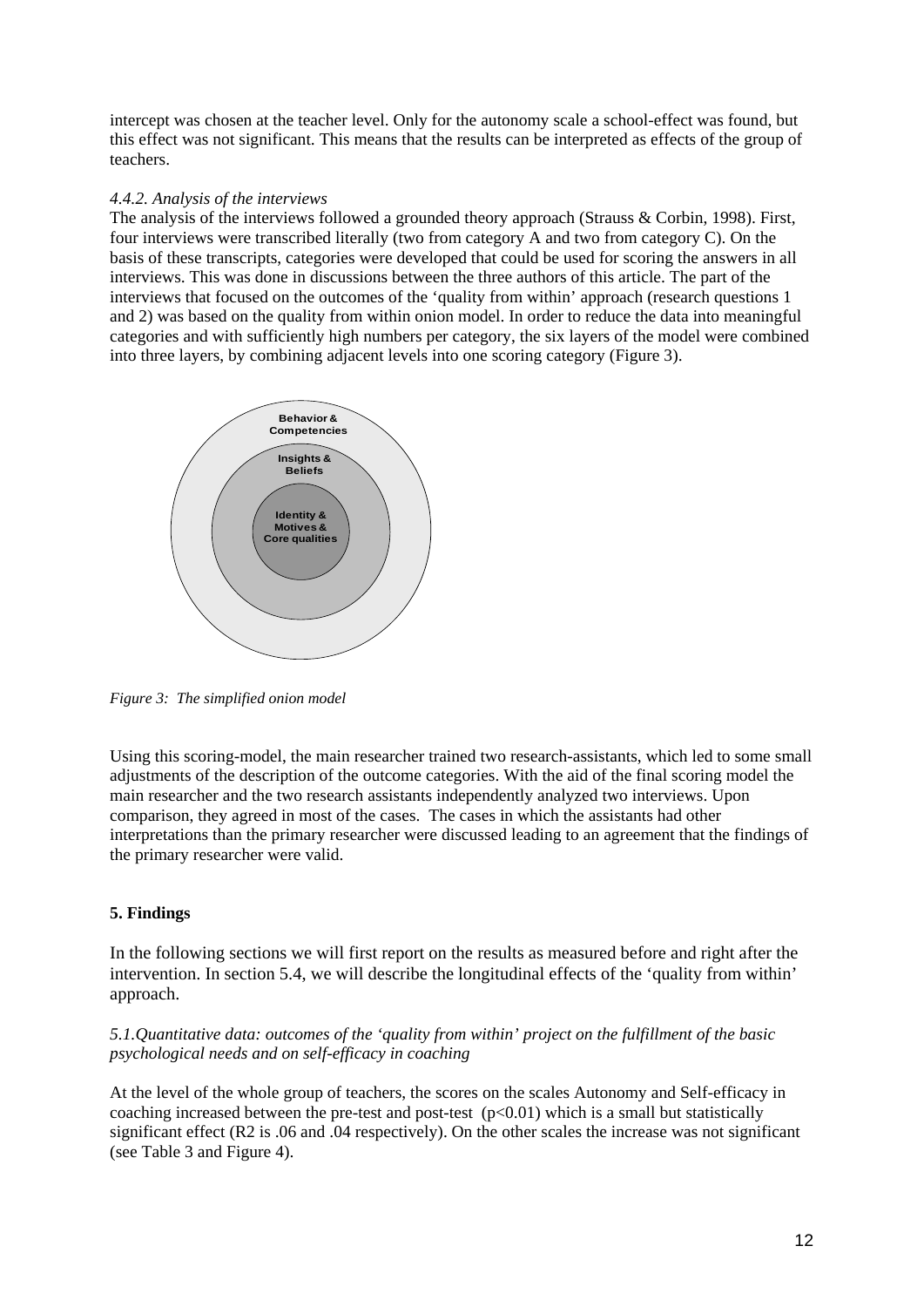|                           | <b>Pre-test</b> |           | Post-test   |           | time |         |          |
|---------------------------|-----------------|-----------|-------------|-----------|------|---------|----------|
| Sub scale                 | <b>Mean</b>     | <b>SD</b> | <b>Mean</b> | <b>SD</b> | D    | se      |          |
| Autonomy                  | 5.11            | .87       | 5.39        | .71       | .275 | .08     | $.001**$ |
| Competence                | 5.64            | .74       | 5.75        | .71       | .116 | .08     | .159     |
| Relatedness               | 5.51            | .71       | 5.63        | .58       | .117 | .07     | .114     |
| Self-efficacy in coaching | 4.74            | .89       | 4.96        | .78       | .231 | $.08\,$ | $.006**$ |

*Table 3: Means on the pre-test and post-test for the five scales of the questionnaire (\*\* p < 0.01)*



*Figure 4: Means on the pre-test and post-test for the five scales of the questionnaire* 

# *5.2. Qualitative data: Outcomes of the quality from within project, as reported in the interviews*

In the following sections, we will report on the results from the qualitative part of the study. First, we will describe the outcomes that the teachers perceive as important outcomes for themselves as a teacher and/or as a person. Second, we will report on the onion layers related to the learning outcomes and discuss individual differences. Finally, we will present outcomes the teachers perceived as important for others.

# *5.2.1. Outcomes at the individual level*

In Table 4 teachers' perceptions of personal outcomes of the project are summarized. Percentages were used to show the total of teachers who mentioned these outcomes. The Table displays only outcomes mentioned by more than 50% of the participants in at least one interview round. This was done to reduce the data to results that seemed most representative for all participants.

| <b>Perceived outcomes</b>        | <b>Illustrative example</b> | $(N=24)$ | тA<br>$(N=20)$ |
|----------------------------------|-----------------------------|----------|----------------|
| <b>Behavior and competencies</b> |                             |          |                |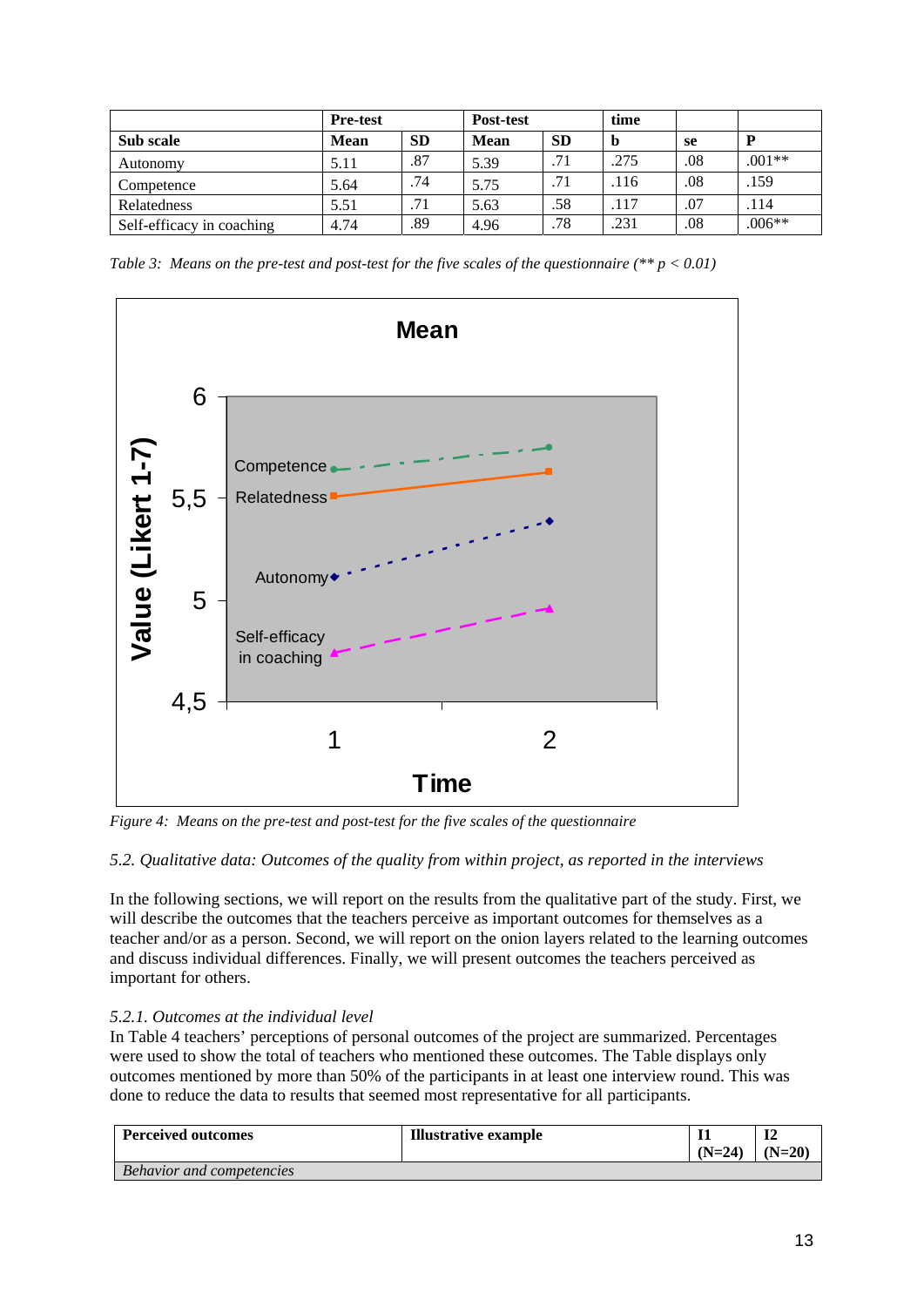| 75%<br>Increased coaching skills (regarding<br>85%<br>"I ask the children more about how they<br>coaching of students and colleagues);<br>feel, and what they think. I have noticed<br>stronger focus on the emotional and<br>that the children are then able to come up<br>motivational side of learning; let the other<br>with their own solutions."<br>"In coaching colleagues I pay more<br>person find the solution, more structured |
|-------------------------------------------------------------------------------------------------------------------------------------------------------------------------------------------------------------------------------------------------------------------------------------------------------------------------------------------------------------------------------------------------------------------------------------------|
|                                                                                                                                                                                                                                                                                                                                                                                                                                           |
|                                                                                                                                                                                                                                                                                                                                                                                                                                           |
|                                                                                                                                                                                                                                                                                                                                                                                                                                           |
|                                                                                                                                                                                                                                                                                                                                                                                                                                           |
|                                                                                                                                                                                                                                                                                                                                                                                                                                           |
| attention to the limiting beliefs teachers<br>coaching.                                                                                                                                                                                                                                                                                                                                                                                   |
| have about the students."                                                                                                                                                                                                                                                                                                                                                                                                                 |
| "I give more and more conscious feedback<br>63%<br>55%<br>Feedback on core qualities (to students,                                                                                                                                                                                                                                                                                                                                        |
| on core qualities."<br>colleagues, parents).                                                                                                                                                                                                                                                                                                                                                                                              |
| "I became aware of the difference between<br>Increased awareness of certain coaching<br>58%<br>45%                                                                                                                                                                                                                                                                                                                                        |
| skills<br>giving a compliment and giving feedback                                                                                                                                                                                                                                                                                                                                                                                         |
| on core qualities."                                                                                                                                                                                                                                                                                                                                                                                                                       |
| Insights and beliefs                                                                                                                                                                                                                                                                                                                                                                                                                      |
| New and/or renewed insights and ideas<br>"One learns from positive feedback"<br>75%<br>80%                                                                                                                                                                                                                                                                                                                                                |
| "It is more useful to help someone find his<br>about learning                                                                                                                                                                                                                                                                                                                                                                             |
| own solution than presenting him with the                                                                                                                                                                                                                                                                                                                                                                                                 |
| solution."                                                                                                                                                                                                                                                                                                                                                                                                                                |
| Identity, motives and core qualities                                                                                                                                                                                                                                                                                                                                                                                                      |
| Increased awareness of one's own motives<br>"I want to contribute to the well-being of<br>71%<br>30%                                                                                                                                                                                                                                                                                                                                      |
| the children"                                                                                                                                                                                                                                                                                                                                                                                                                             |
| "I want the children to learn how to solve                                                                                                                                                                                                                                                                                                                                                                                                |
| their own problems, so that they become                                                                                                                                                                                                                                                                                                                                                                                                   |
| self-reliant and autonomous"                                                                                                                                                                                                                                                                                                                                                                                                              |
| Increased awareness of one's own<br>"I feel there is more appreciation for me,<br>54%<br>55%                                                                                                                                                                                                                                                                                                                                              |
| that my experience really matters."<br>professional identity                                                                                                                                                                                                                                                                                                                                                                              |
| Increased awareness of one's own core<br>63%<br>"I now have tools for looking completely<br>70%                                                                                                                                                                                                                                                                                                                                           |
| qualities, like commitment, care, calmness,<br>differently at myself and a situation                                                                                                                                                                                                                                                                                                                                                      |
| enthusiasm, honesty.<br>more positively. That can give a complete                                                                                                                                                                                                                                                                                                                                                                         |
| shift. Instead of thinking 'ah, I am so busy'                                                                                                                                                                                                                                                                                                                                                                                             |
|                                                                                                                                                                                                                                                                                                                                                                                                                                           |
|                                                                                                                                                                                                                                                                                                                                                                                                                                           |
| and feeling irritated, I now decide                                                                                                                                                                                                                                                                                                                                                                                                       |
| consciously to get in touch with my quality                                                                                                                                                                                                                                                                                                                                                                                               |
| of care, and I decide to look at the positive                                                                                                                                                                                                                                                                                                                                                                                             |
| side of the situation In this way I see<br>much more, and I feel a much lighter kind                                                                                                                                                                                                                                                                                                                                                      |

*Table 4: Teachers' perceptions of personal outcomes of the project* 

What Table 4 shows is that the reported outcomes of the 'quality from within' approach are rather similar for the first and second measurement moment. An exception is the category 'increased awareness of one's own motives'. In addition, Table 4 demonstrates that a perceived increase in coaching skills is mentioned most in the interviews as an important outcome of the project.

# *5.2.2. Multi-level learning*

As described in the method section, we condensed the six layers of the onion model into three levels by combining adjacent layers (see Fig. 3). The three remaining levels are: (1) behavior and competencies, (2) insights and beliefs, and (3) identity, motives and core qualities. Table 5 shows the percentage of participants that mentioned outcomes at one, two or three of these levels for each interview round.

| Levels of the reported outcomes | 11       | $\mathbf{I2}$ |
|---------------------------------|----------|---------------|
|                                 | $(N=24)$ | $(N=20)$      |
| Three levels                    | 75%      | 70%           |
| Two levels                      | 12.5%    | 25%           |
| One level                       | 12.5%    | 5%            |

*Table 5: Number of levels on which outcomes were reported*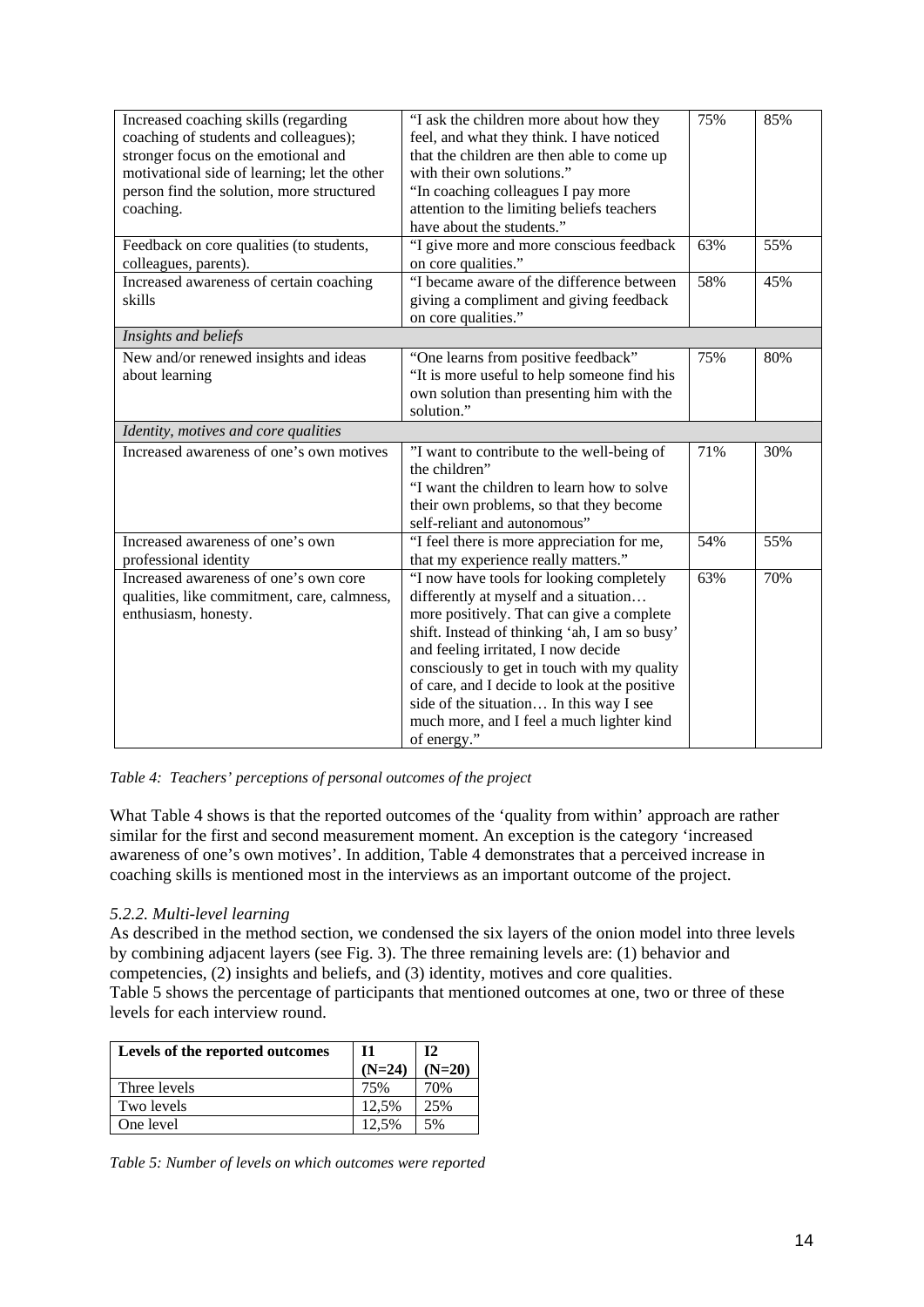Table 5 demonstrates that the teachers reported more two and three-level learning at the second measurement moment. As we looked at the 14 participants that we interviewed three times, we noticed that all but one (93%) mentioned individual outcomes at three levels in at least one interview round. This seems to indicate that participating in the project resulted in multi-level learning in the teachers.

## *5.2.3. Individual differences in the outcomes*

When we analyzed the data at the several levels reported on above, we found striking differences between the enthusiastic teachers and those who were less enthusiastic. These differences seem to be related to their attitude towards learning in general. If they had an open, learning-oriented attitude, they were more enthusiastic about the project and seemed to learn more from it. Those who had a less open attitude, seemed to 'close up' already at the beginning, although the positive experiences of colleagues and their enthusiasm, almost always started to influence these less enthusiastic teachers after a while. Sometimes, however, this made them more positive on the one hand, but on the other hand still not very open towards the possibility that they could learn something themselves. An example was a teacher who had the conviction that, through her many years of experience in communication with people (also in a previous job), the content of the project had little to offer to her.

## *5.2.4. Outcomes regarding others: the students, the team and the school principals*

Table 6 shows the most important perceived outcomes of the project regarding the students, the team and the school principals, mentioned by more than half of the teachers in at least one interview round.

| <b>Perceived outcomes</b>                   | <b>Illustrative example</b>                    | I <sub>1</sub> | I2       |
|---------------------------------------------|------------------------------------------------|----------------|----------|
|                                             |                                                | $(N=24)$       | $(N=20)$ |
| Increased working and communicating         | "At days that I use it [core reflection], I    | 67%            | 60%      |
| skills and attitude of the students: better | notice that the children are working quite     |                |          |
| attitude towards working and learning,      | well and that their attitude is much better,   |                |          |
| better group work, more independent in      | and their concentration as well."              |                |          |
| solving problems, more understanding        | "They [the students] are learning more with    |                |          |
| of each other's feelings, giving more       | and from each other."                          |                |          |
| positive feedback to each other.            | "The children are more motivated when it       |                |          |
|                                             | comes out of themselves, if it was their own   |                |          |
|                                             | idea or discovery Then things are              |                |          |
|                                             | bubbling, and there is enthusiasm. $()$        |                |          |
|                                             | Autonomy is very important for students, if    |                |          |
|                                             | they see: this is my learning process."        |                |          |
|                                             | "If you mention such a core quality, then      |                |          |
|                                             | you see the children grow, they look proud,    |                |          |
|                                             | and their eyes start to shine, so they find it |                |          |
|                                             | really cool. () Then you see that they feel    |                |          |
|                                             | good for the rest of the morning or            |                |          |
|                                             | afternoon."                                    |                |          |
|                                             | "I believe that this positive approach will    |                |          |
|                                             | lead to better learning outcomes, because if   |                |          |
|                                             | they get this trust they will also use it"     |                |          |
| Teachers experience more openness,          | "The barrier to be open to each other really   | 75%            | 65%      |
| safety and a deeper connectedness in        | diminished. We are also taking more time       |                |          |
| school                                      | for each other. I find that very positive. ()  |                |          |
|                                             | Suppose you have a problem with                |                |          |
|                                             | something, then it will not be seen as your    |                |          |
|                                             | fault, you keep your own value."               |                |          |
|                                             | "We listen more to each other, and more        |                |          |
|                                             | often people say what they think of            |                |          |
|                                             | something."                                    |                |          |
| Better management and coaching skills       | "The principal asks and shares a lot about     | 50%            | 45%      |
| of the school principals                    | core reflection and about her ideals. That     |                |          |
|                                             | helps. () And when I had a problem and         |                |          |
|                                             | talked to her about it during a break, she     |                |          |
|                                             | immediately worked it out with me through      |                |          |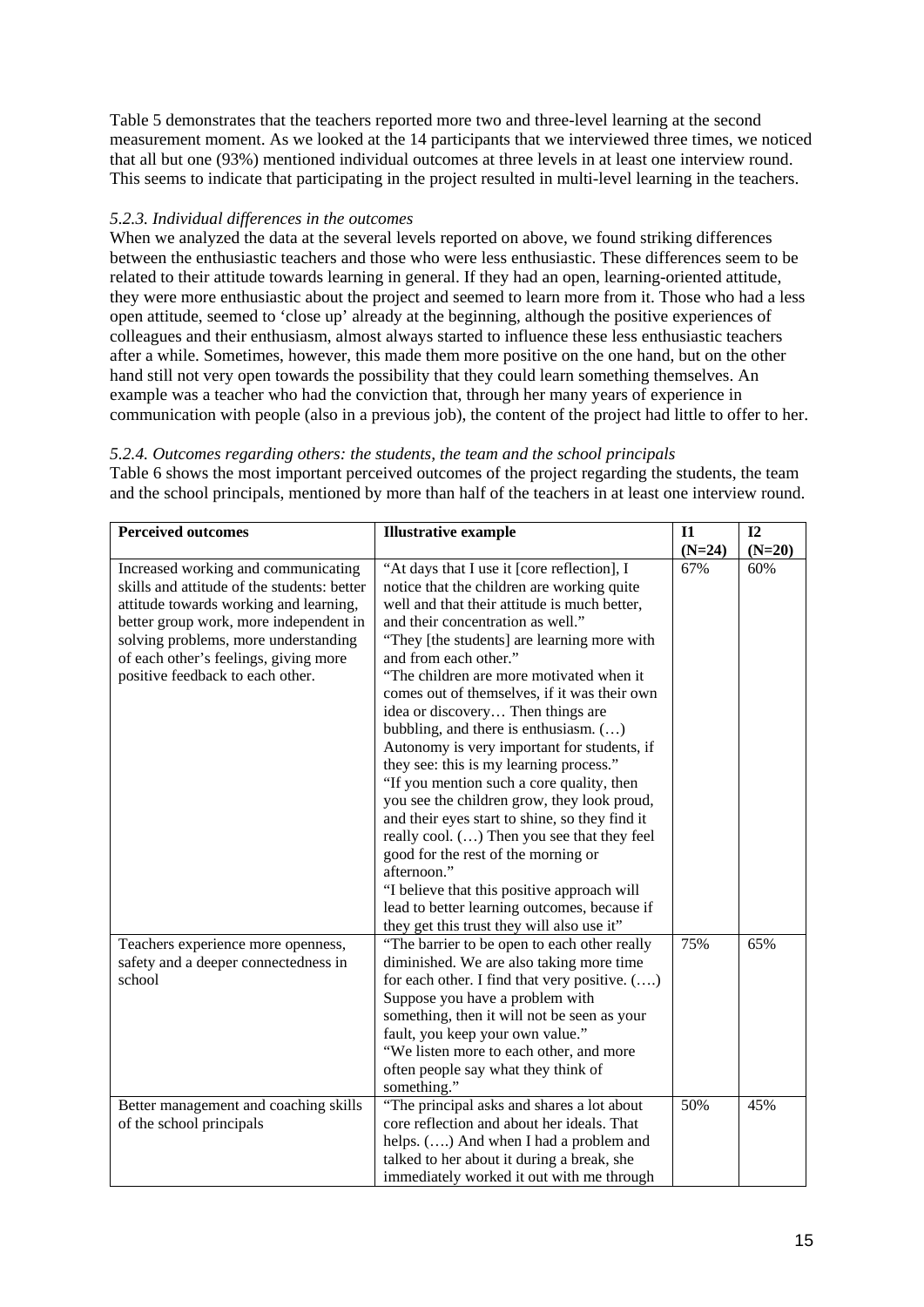| core-reflection. $()$ After five minutes I was<br>ready and knew how to solve it. That was<br>nice!"<br>"The principal is much more decisive" |  |
|-----------------------------------------------------------------------------------------------------------------------------------------------|--|
|                                                                                                                                               |  |

*Table 6: Outcomes of the project regarding the students, the team and the school principals,*

Table 6 demonstrates that similar to the personal outcomes, the reported outcomes with respect to 'others' do not vary much between the first and second measurement moment.

## *5.3. Qualitative data: Stimulating and hindering aspects*

## *5.3.1. Aspects that stimulated the outcomes*

In Table 7 we summarize those aspects of the project, with regard to content, context, and the individual teachers, mentioned by more than half of the teachers in at least one interview round as stimulating the learning process and the outcomes.

| <b>Stimulating aspects</b>                                                                                                                                                                                        | <b>Illustrative example</b>                                                                                                                                                                                                                                            | $\mathbf{I}$<br>$(N=24)$ | $\mathbf{I2}$<br>$(N=20)$ |
|-------------------------------------------------------------------------------------------------------------------------------------------------------------------------------------------------------------------|------------------------------------------------------------------------------------------------------------------------------------------------------------------------------------------------------------------------------------------------------------------------|--------------------------|---------------------------|
| Fitting in with the school (its<br>development, culture, methods)                                                                                                                                                 | "We are together as a team for two years<br>now, and are ready for reformulating our<br>educational identity and mission. This<br>project can help with this."                                                                                                         | 96%                      | 25%                       |
| Paying attention to the project during<br>the school weeks: during staff<br>meetings, active developmental group,<br>peer coaching, sharing of successes,<br>inspiring conversations with the school<br>principal | "The installation of a developmental group,<br>that is active and feels responsible, helps<br>$()$ [a developmental group] that brings it<br>in at staff meetings, and does exercises that<br>you can also do in your classroom. That is<br>the way to keep it alive!" | 71%                      | 55%                       |
| Inspiring experiences during and after<br>the workshop                                                                                                                                                            | "When we practiced [with the core<br>reflection model], I solved my biggest<br>problem"<br>"Two teachers that always have problems<br>communicating with each other, started to<br>understand each other."                                                             | 71%                      | 60%                       |
| Open and active attitude towards the<br>project and your own learning                                                                                                                                             | "I think about the project and what I want<br>with it. And I plan conversations [with the<br>students] in order to practice and become<br>competent at it."<br>"At the end of each day I try to evaluate how<br>I used core reflection and what the effects<br>were."  | 63%                      | 25%                       |
| Quality of the trainer                                                                                                                                                                                            | "The trainer is good at clarifying things."<br>"The trainer is very positive."                                                                                                                                                                                         | 33%                      | 50%                       |

*Table 7: Aspects that stimulated the process and outcomes.* 

Table 7 demonstrates some aspects that stimulate the process and outcomes of the project. One of them is that the project should be in line with the school development and culture. The developmental group can play an important role in this alignment and also helps to pay attention to the project during school weeks. Within the teachers themselves an open attitude is an important stimulating aspect, especially at the start of the project.

## *5.3.2. Aspects that hindered the process and outcomes*

In Table 8, we summarize those aspects of the project, with regard to content, context, and the individual teachers, that hindered an optimal process and positive outcomes. As we had selected a relatively high percentage of less enthusiastic teachers for the interviews, it helped us to get good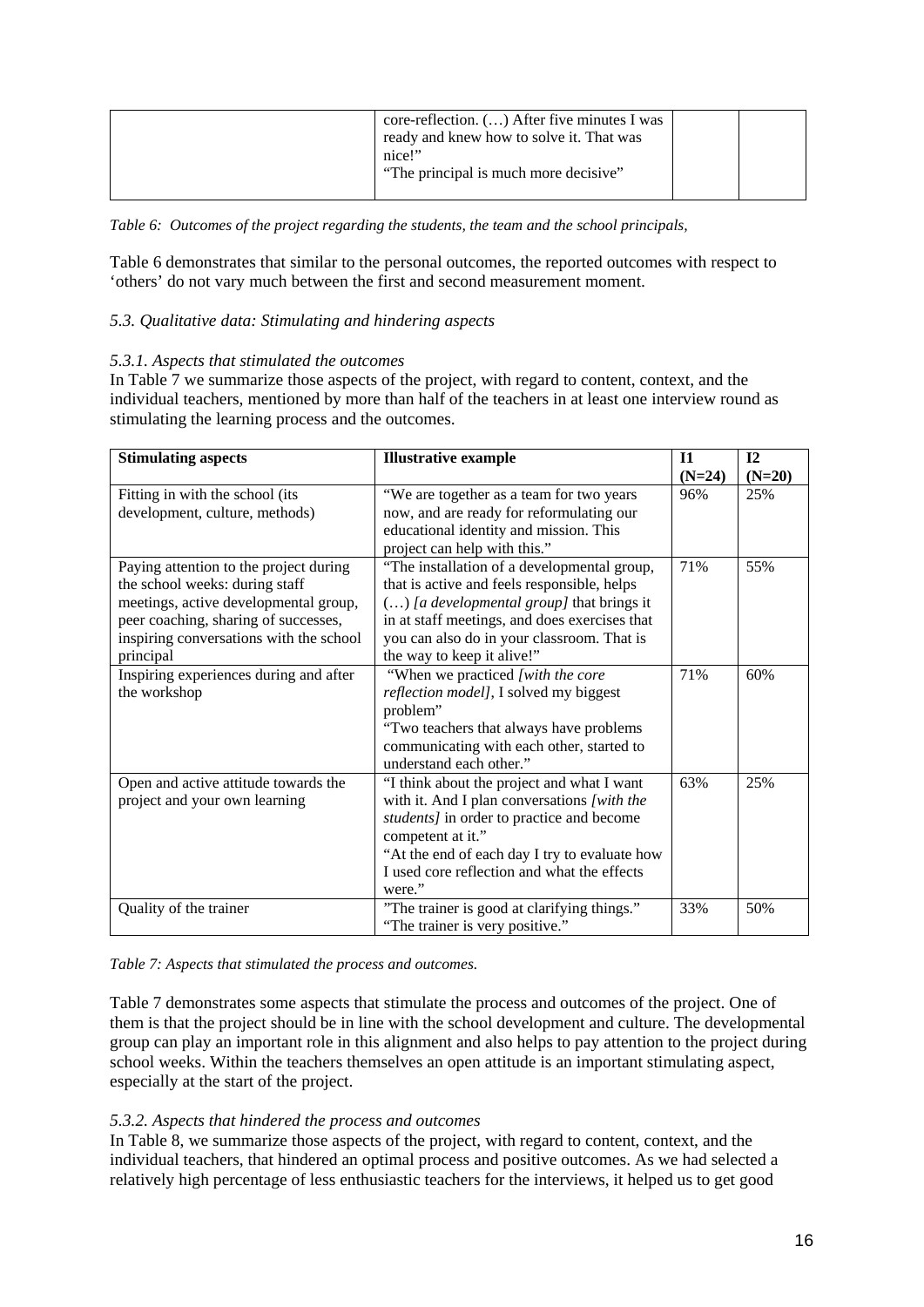insight into the reasons why a small number of teachers were not so positive. Table 8 shows the hindering aspects most often mentioned.

| <b>Hindering aspects</b>                | <b>Illustrative example</b>                        | 11       | 12       |
|-----------------------------------------|----------------------------------------------------|----------|----------|
|                                         |                                                    | $(N=24)$ | $(N=20)$ |
| Lack of time and busyness during work   | "We are so busy with many things that I            | 58%      | 45%      |
|                                         | have no time to practice this."                    |          |          |
| Workshop was not practical enough       | "The workshop was different from how it is         | 42%      | 30%      |
|                                         | in the class room."                                |          |          |
| Resistance (to the focus on personal    | "I felt a lot of resistance at the start $()$ I    | 21%      | 30%      |
| aspects of learning and to the focus on | found it very fuzzy, and I am a direct             |          |          |
| emotions)                               | person. () this question of 'what do you           |          |          |
|                                         | feel about that?', it just does not fit me. I felt |          |          |
|                                         | very irritated."                                   |          |          |

*Table 8: Aspects that hindered the process and outcomes.*

Table 8 demonstrates some aspects that hindered the process and outcomes of the project. Most often mentioned is lack of time and being busy.

## *5.4. Results of the long-term outcomes of the project.*

Often, in research on teacher professional development, the analysis of the outcomes ends when the project ends. Not many researchers take the more long-term effects of a professional development intervention into account (Desimone, 2009; Borko, 2004). In this study we also collected data on the more longitudinal outcomes of the project, since we also interviewed the teachers seven to eight months after the 'quality from within' project had ended (I3). Unfortunately, not all teachers could still participate in the study by that time (see section 4.1). Hence, with respect to the longitudinal outcomes of the project, we report on the data of 14 teachers. The perceived longitudinal outcomes are provided in Table 9.

| <b>Perceived outcomes</b>                                                                                                                                                                                                | I <sub>1</sub> | 12       | I <sub>3</sub> |
|--------------------------------------------------------------------------------------------------------------------------------------------------------------------------------------------------------------------------|----------------|----------|----------------|
|                                                                                                                                                                                                                          | $(N=24)$       | $(N=20)$ | $(N=14)$       |
| <b>Behavior and competencies</b>                                                                                                                                                                                         |                |          |                |
| Increased coaching skills (regarding coaching of students and<br>colleagues): Stronger focus on the emotional and motivational<br>side of learning; let the other person find the solution; more<br>structured coaching. | 75%            | 85%      | 79%            |
| Feedback on core qualities (to students, colleagues, parents).                                                                                                                                                           | 63%            | 55%      | 71%            |
| Increased awareness of certain coaching skills.                                                                                                                                                                          | 58%            | 45%      | 29%            |
| Insights and beliefs                                                                                                                                                                                                     |                |          |                |
| New and/or renewed insights and ideas about learning.                                                                                                                                                                    | 75%            | 80%      | 64%            |
| Identity, motives and core qualities                                                                                                                                                                                     |                |          |                |
| Increased awareness of one's own motives.                                                                                                                                                                                | 71%            | 30%      | 64%            |
| Increased awareness of one's own professional identity                                                                                                                                                                   | 54%            | 55%      | 57%            |
| Increased awareness of one's own core qualities, like<br>commitment, care, calmness, enthusiasm, honesty.                                                                                                                | 63%            | 70%      | 50%            |

*Table 9: Teachers' perceptions of longitudinal personal outcomes of the project*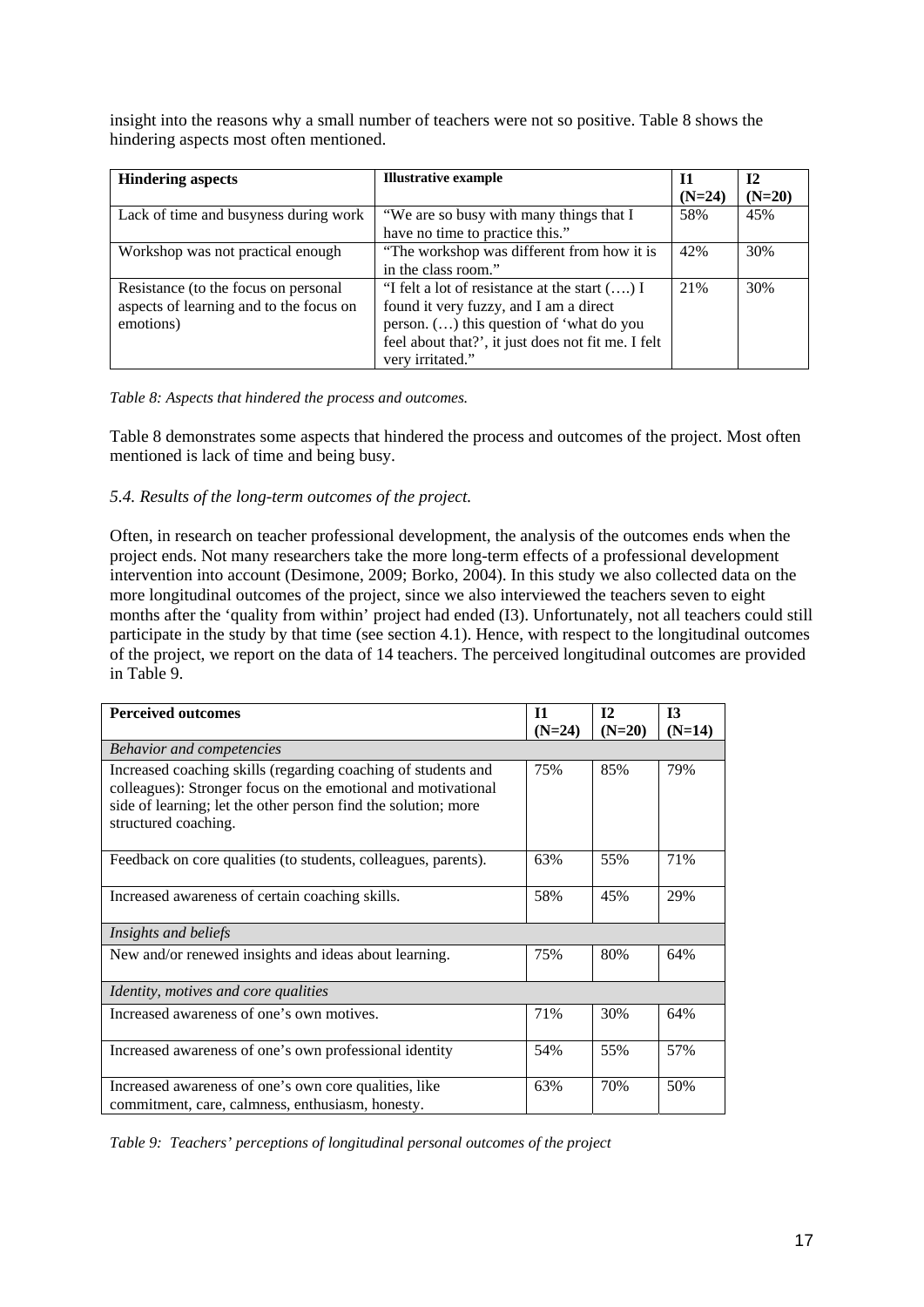Table 9 demonstrates that the important individual outcomes of the program, as perceived by the teachers, still ring true seven to eight months after the end of the project. This might also be caused by active developmental groups. One outcome that is remarkably less mentioned at I3 though, is 'increased awareness of certain coaching skills'. One explanation could be that when teachers are participating in the project longer, they are not only aware of these coaching skills, but are also feeling more competent regarding these skills and mention just this latter fact. For example, at I1 they reported things like, 'I know now that I can give feedback on core qualities, but I find it hard to practice it in the classroom'. At I2 and I3 they reported that they were actually doing this more in the classroom and therefore it might be that there was no need to report that they were aware of it.

The longitudinal results do not show much difference with respect to the number of levels at which outcomes were reported. Our previous findings that the outcomes were mostly situated at the three (reduced) onion levels that were used for the data analysis, appears to be stable in the long run. At the third measurement moment (I3), the percentages are 57% (three levels), 36% (two levels) and 7% (one level). Based on these results we cannot say anything about an increase in outcomes reported at three levels in general. However, what the results do show is that seven to eight months after the project ended, most outcomes that the teachers reported are still connected to all three levels of the onion model. As this concurs with the idea of multi-level learning, this seems a promising result with respect to the long-term effects of the 'quality from within' approach.

In table 10 the longitudinal outcomes of the project regarding the students, the team and the school principals, mentioned by more than half of the teachers in at least one interview round are presented.

| <b>Perceived outcomes</b>                                                                                                                                                                                                                                                             | 11       | 12       | 13       |
|---------------------------------------------------------------------------------------------------------------------------------------------------------------------------------------------------------------------------------------------------------------------------------------|----------|----------|----------|
|                                                                                                                                                                                                                                                                                       | $(N=24)$ | $(N=20)$ | $(N=14)$ |
| Increased working and communicating skills and attitude of the<br>students: better attitude towards working and learning, better<br>group work, more independent in solving problems, more<br>understanding of each other's feelings, giving more positive<br>feedback to each other. | 67%      | 60%      | 71%      |
| Teachers experience more openness, safety and a deeper contact<br>in school                                                                                                                                                                                                           | 75%      | 65%      | 64%      |
| Better management and coaching skills of the school principals                                                                                                                                                                                                                        | 50%      | 45%      | 57%      |

*Table 10: Longitudinal outcomes of the project regarding the students, the team and the school principals,*

Table 10 demonstrates that the important outcomes of the program for the students, the team and the school principals, still ring true seven to eight months after the end of the project.

Concerning the stimulating and hindering aspects, however, the data show a different picture. The aspects 'paying attention to the project during the school weeks' and 'Inspiring experiences during and after the workshop' were mentioned to the same degree in the three rounds. However, Table 11 shows that other aspects were mentioned considerably less at I3. This indicates that these aspects are especially important at the start of the project.

| <b>Stimulating aspects</b>                                        | $(N=24)$ | 12<br>$(N=20)$ | 13<br>$(N=14)$ |
|-------------------------------------------------------------------|----------|----------------|----------------|
| Open and active attitude                                          | 63%      | 25%            | 14%            |
| Quality of the trainer                                            | 33%      | 50%            | 14%            |
| Fitting in with the school (its development,<br>culture, methods) | 96%      | 25%            | 36%            |

*Table 11: Examples of longitudinal aspects that stimulated the process and outcomes, that changed over time*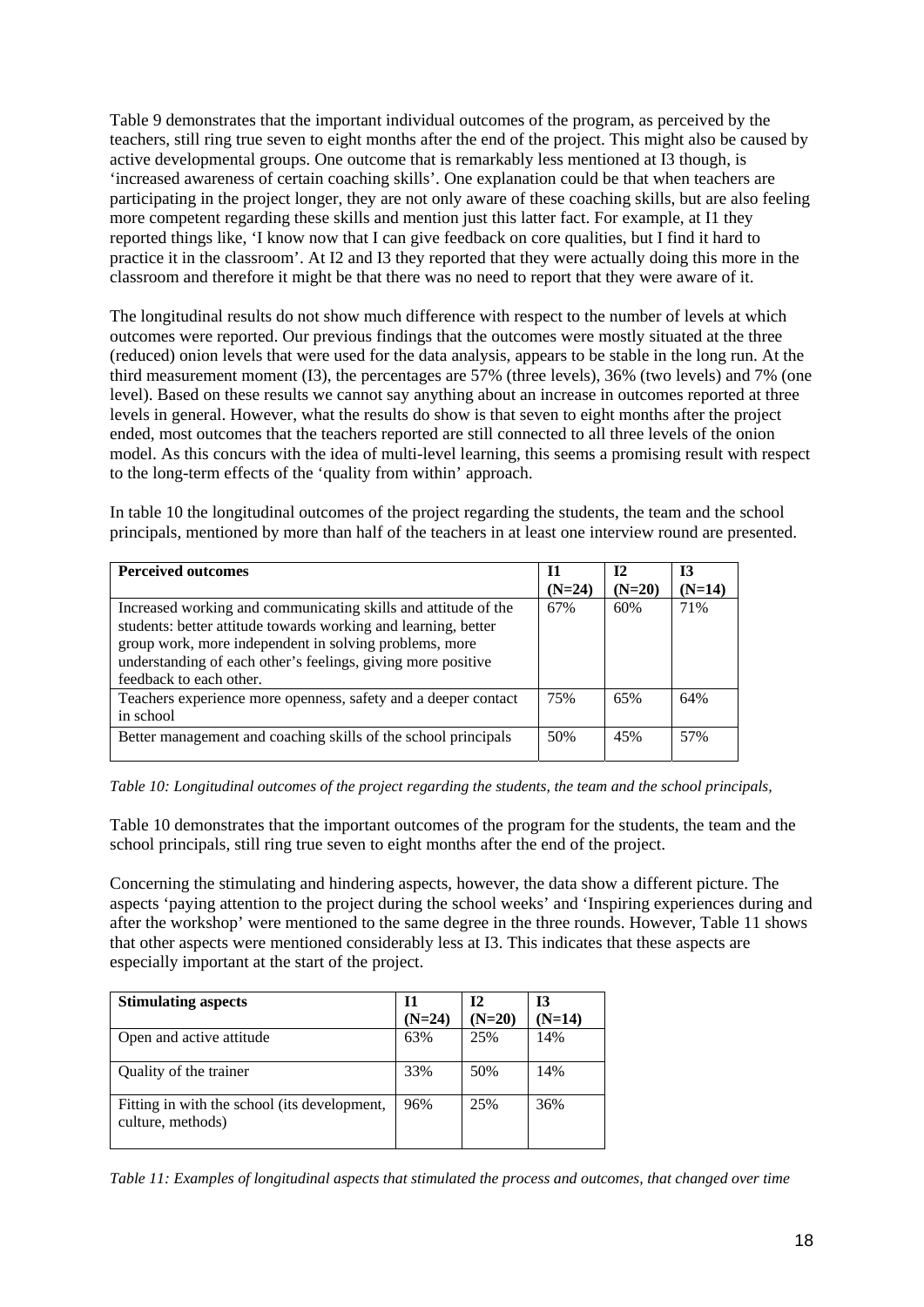Concerning the hindering aspects, there were two aspects that were mentioned to the same degree in all three rounds. These were "Lack of time and busy-ness during work" and 'Resistance". However, the aspect "Workshop was not practical enough" was mentioned considerably less at I3 (42% at I1, 30% at I2, and 7% at I3) This seems to indicate that the usefulness of the workshop for practice increased during the project.

## **6. Conclusion & discussion**

This chapter presents the outcomes of the 'quality from within' approach at six primary schools in the Netherlands. It also describes what aspects of the approach, the school and the individual teachers were stimulating or hindering these outcomes. In this final section we will formulate our main conclusions. Before doing so, we want to mention an important limitation of this study. The findings reported on are based on participants' reports. Although we believe that this contributes to the ecological validity of the study, a certain degree of subjectivity will probably influence the outcomes as reported by the teachers. We tried to overcome this by using the questionnaire data in which, for example, the actual scores on the fulfillment of the basic psychological needs were self-reported, but the *changes* in these scores over time were not. In any case, interviewing the students about their perceptions of the teachers might have been a fruitful way of gathering more objective data.

## *6.1. Main outcomes*

Our findings show that in the interviews, a large number of the teachers report a number of important outcomes at various levels, which are mainly consistent over a longer time period. Given the relatively brief intervention period, this seems noteworthy, especially in light of the well known problems of educational innovation (see Theoretical Framework section). This is even more remarkable, as the sub sample from which these interview data are collected contained a higher percentage of teachers who were relatively negative about the approach at the start, in comparison with the whole sample. We found statistically significant increases in feelings of autonomy and in self-efficacy regarding coaching of students and colleagues. Our study indicates that this 'quality from within' approach is a successful model of professional development.

Interestingly, the competence scale and the relatedness scale did not show significant effects. This might be because of the effect that when people start to become aware of what there is to know about a subject, they start to see what they don't know (as in the proverb "The more you know, the more you know that you don't know"). This might be the same for the feeling of competence and the feeling of relatedness. Because the project made the participants more aware of themselves and of their relations and of what might be possible, they also started to see what was missing. Furthermore, considering competence, the questionnaire measures a general feeling of competence and not a specific coaching competence or other competence directly related to the project. This more specific coaching competence is measured by the self-efficacy in coaching scale, which did show an increase. A similar explanation could be applied to the fulfilment of the need for relatedness.

We found a number of interesting stimulating and hindering aspects with regard to content, context, and the participating teachers. Most remarkable is that in the first interview round, 96% of the participants reported as stimulating that the approach fit in with the school (its development, culture, methods). This concurs with the central goal of the 'quality from within' approach, namely to build on what is already there and to stimulate the development of what is called 'quality from within'. Apparently, the project has succeeded in reaching this aim. The projects at the six schools did start from the qualities and commitment that teachers and students already have and *their* ideals and concerns, as the basis for learning new insights, skills, and attitudes, and for developing more awareness of their own qualities. As at later interview moments this stimulating aspect of the approach (fitting in with the school) was only mentioned by 25% and 36% of the participants, this aspect seems especially relevant at the start of the project.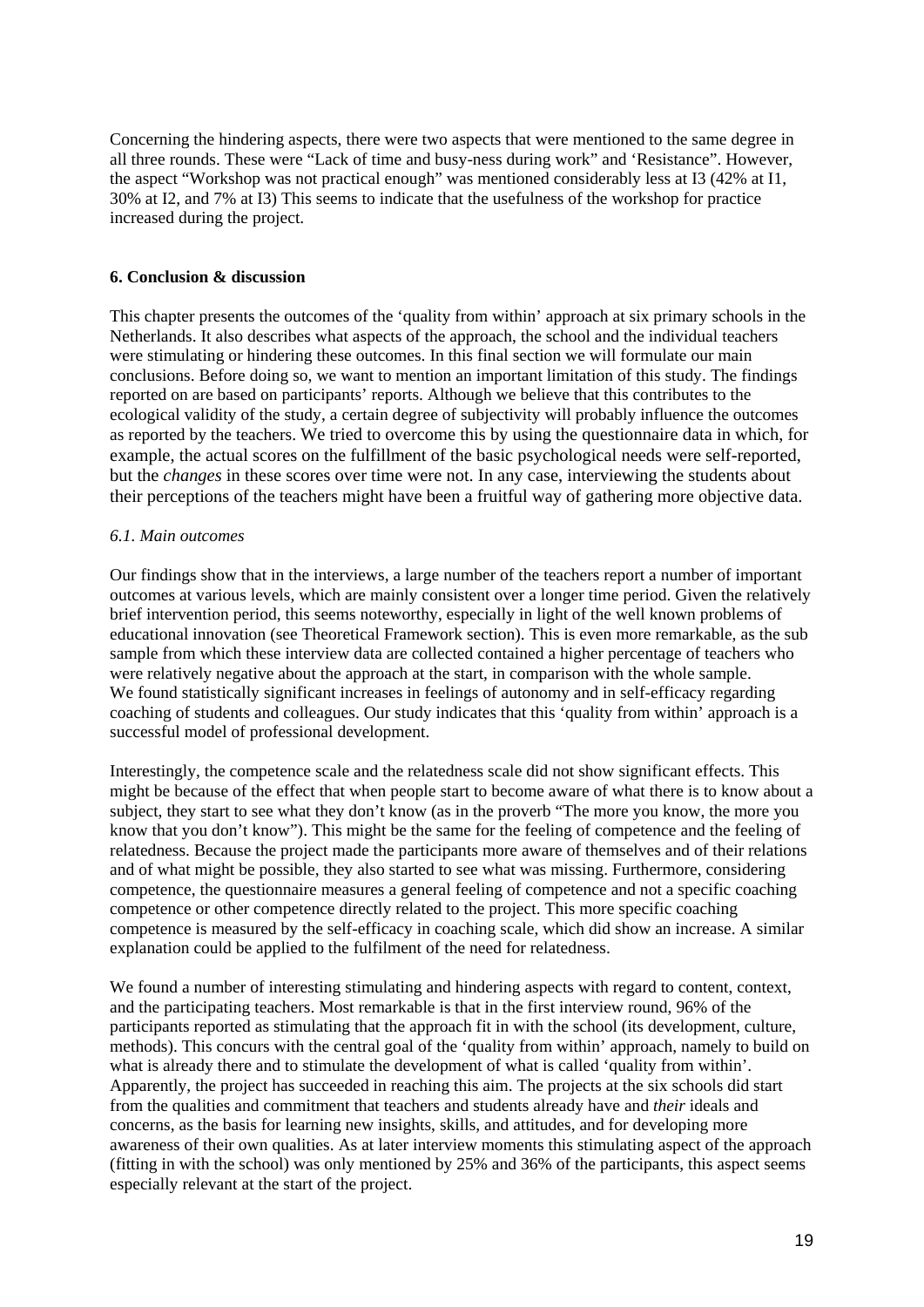## *6.2. Multi-level learning*

As discussed in the Theoretical Framework an important principle in MLL is to promote a learning process at all, or most of the levels of the onion model (see Figure 1). Our findings show that this is indeed what happened in most participants. As described in the method section, in the analysis we condensed the six levels into three by combining adjacent levels. If we look at the 14 participants that we interviewed three times, all but one (93%) mentioned individual outcomes at three levels in at least one interview round.

We conclude that the principle of multi-level learning seems to have been realized in the schools. Based on the theoretical framework described in section 2.4, we consider this an important explanation for the outcomes of the project.

## *6.3. Enhanced feelings of autonomy in teachers and students*

The teachers reported that both they themselves and their students experienced enhanced feelings of autonomy. This result is interesting, as on the basis of the extensive theoretical framework of the Self-Determination Theory (Deci & Ryan, 2000), we may conclude that an increase in feelings of autonomy contributes to feelings of well-being, in both the teachers and their students. Feelings of autonomy have also been found highly related to the ability to cope with stress (see for an overview of studies, Schaufeli, Maslach, & Marek, 1993). The opposite of autonomy, i.e. a lack of personal control, is a factor that contributes to burnout. When people feel that they have very little autonomy to decide what needs to be done in their job, they more easily show signs of burnout. In the Netherlands, for example, 14% of the people working in education have burnout complaints (CBS, 2004). This is the highest percentage from all organizational branches. Our results may thus show an important direction for supporting teachers in their stressful profession, and for diminishing the alarming percentages of burnout amongst teachers.

## *6.4. How to make innovations successful?*

In the Theoretical Framework section we noticed that most educational innovations fail (Holmes, 1998). The analysis of the data of this study yields some interesting ideas on how to make innovations more effective.

A first factor in the success or failure of an innovation seems to lie in the teachers themselves. Crucial is an open and active learning attitude in these teachers. By comparing the stories of enthusiastic and less enthusiastic teachers in our study, it became evident that the learning attitude of participants had a direct influence on how they perceived the project and on what they learned. This concurs with Van Eekelen (2005), who studied what she calls "teachers' willingness to learn", which appeared to correlate strongly with their capacity for self-directed learning. This mirrors what we saw in our study: those teachers who had an open and active attitude, were able to direct their own professional growth during the project and were even able to support others in their learning. This raises the question of how to deal with teachers who are not so open towards learning, also because we feel they have a negative influence on their colleagues' learning.

Van Eekelen (2005) suggests that the first stage of the development of the willingness to learn is to develop 'problem sensitivity'. We recognize that the basic tenet of the 'quality from within' approach, namely to build on existing strengths and concerns of the teachers, requires that these teachers have a certain awareness, not only of their core qualities, but also of situations in their practices that could be improved. Perhaps for the "less sensitive" teachers a more gradual approach is needed, in which they get more time to reflect on their daily practices, and to identify issues they might want to work on. We suspect that some of the teachers who did not show much willingness to learn, may in fact have a lack of self-confidence, and are perhaps afraid to look at themselves from a more critical stance. If this is true, it could suggest that an even more safe learning environment is needed for those teachers than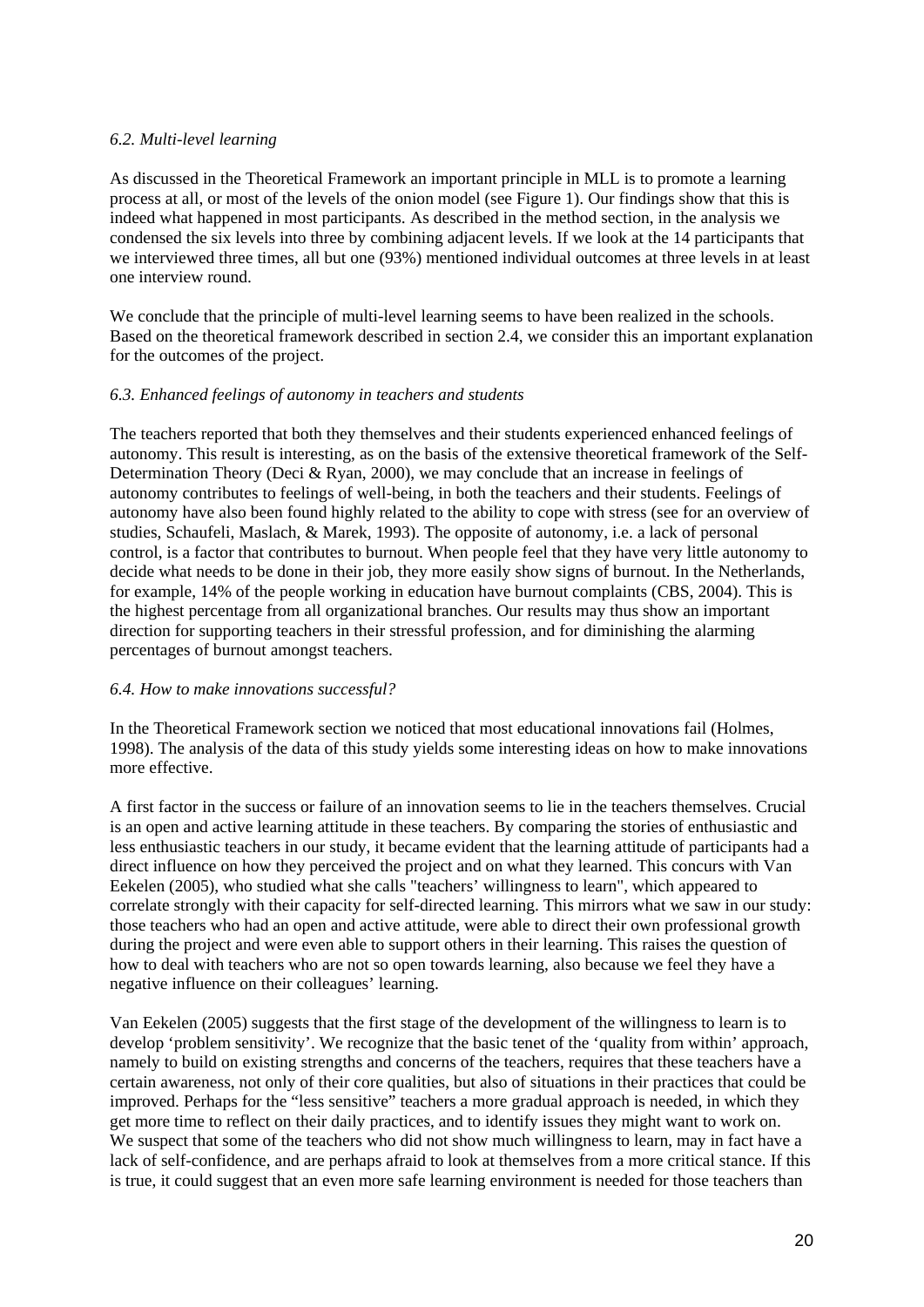the approach already tries to promote through its focus on strengths. It is important that they can safely talk about their work problems and feel secure enough to open up for reflection on the deeper onion layers. This is an aspect that is both a strong feature of the project, as well as a possible pitfall for those teachers that do not feel secure. Hence, the intervention could start with giving them the opportunity to show their colleagues what they are good at, for example in small groups. An activity that is already being experimented with in the project is a small group assignment to share a successful experience from last weeks' teaching, where colleagues are asked to name the core qualities of the teacher who brings in the experience. Almost always, the teacher not only feels supported by this activity, but also starts to talk about a concern. Apparently, the safety that is created through the emphasis on strengths supports problem sensitivity.

Another explanation for the absence of the willingness to learn in some teachers, could be their lack of familiarity with the approach, specifically with the focus on inter-human aspects, and the language used (core qualities, flow, ideals, MLL...). In order to overcome this obstacle, we believe the trainers should pay more attention to the language used and could, together with the teachers, develop a common language that everybody feels familiar with.

On the other hand, as discussed above, we also found evidence that even those teachers who were skeptical at the beginning of the project became much more positive and open towards the 'quality from within' approach after three months. It seems as if they change under the influence of the general development taking place in their team. They see that other teachers apply what they have learned successfully and with interesting results, and that the whole culture in the school changes. This seems to show that it is hard for an individual to remain resistant when the whole environment changes in a positive way.

It also seems important to keep the intervention continuously alive in the school. One effective way of doing this is by creating an active 'developmental group' that monitors and supports the development within the school. In the 'quality from within' approach, a developmental group consists of two to five teachers and ideally contains one of the informal leaders of the school, a teacher who is very enthusiastic about the approach, and one who is not so enthusiastic. This group can help to keep the things learned in the project alive during the practical work in the school, for example by paying attention to it in every staff meeting, in the daily conversations between staff, and by constantly putting it on the agenda. Specific instances reported by members of the developmental groups are: sharing successes, discussing a 'difficult' student from the 'quality from within' view, doing small exercises with the teachers that they can do with the students as well. Other ways in which the developmental group can stimulate the innovation is by talking about it during the lunch breaks, and by organizing a meeting to inform the parents about the project. Keeping the project alive is also supported by peer coaching in between the workshop days, modeling and highlighting of the approach by a school principal and by connecting ideas from the project with other developments in school, e.g. student assessments.

Again, this seems to support the fundament of the 'quality from within approach', namely to start not from the insights of educational experts but from what is already there in the teachers and schools, to help the participants make their views more explicit, and to use it as the basis for further development.

These aspects of the 'quality from within' approach concur with Fredrickson's (2002) broaden-andbuild model. On the basis of the research outcomes, we believe that in educational innovations, much more attention should be given to the qualities that teachers, school principals (and students!) already have, and the existing developments and culture within the schools. As some impressive examples of professional development and school development have also shown, learning processes at the individual and the organizational level start to 'flow' much more smoothly as soon as people feel that their strengths are valued and taken seriously (cf. Day, 1999; Elliot, 1991).

Regarding this issue, we wish to be very precise. Although the approach does not start from an *a priori* view of the change that is needed in a specific school, it does build on expert knowledge about change,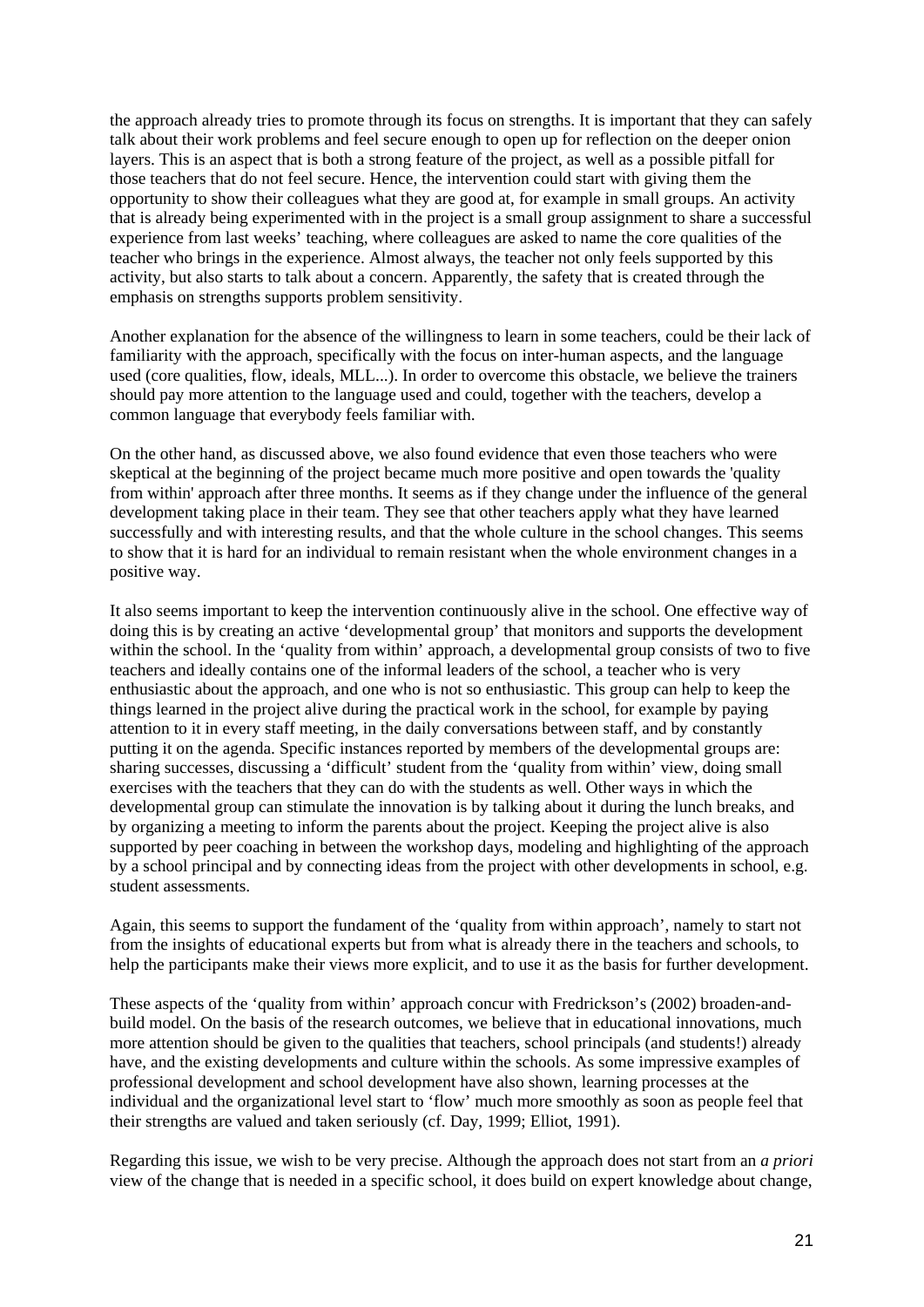especially on notions from positive psychology and the theory on multi-level learning. These notions are also made explicit by the trainers during the workshop. It is our experience that much training of the trainers of the 'quality from within' approach is needed, in order to make the approach effective. This may partly be caused by the fact that the approach is a fairly radical move away from traditional models of professional development. The essence of this move away from traditional models is that in the 'quality from within' approach innovation is not conceived as working towards a pre-determined type of learning considered 'better' by experts. On the contrary, it is fundamental to the approach that innovation is equated with *professional development from within*, i.e. professional development grounded in already existing core qualities, missions, ideals, and so forth, or to put it briefly, in each participant's inner potential. In this view of innovation one cannot say that teachers are *being* developed along a certain direction, but rather that they *develop themselves* along self-chosen directions. Our study showed that during this process they start to become more aware of their own strengths and those of their colleagues and students, and become more autonomous in their work, whereas traditional top-down approaches to innovation often fail and lead to much criticism from teachers. In turn, school quality stands to improve as it continuously nurtures and is nurtured by the benefits from teachers' increased awareness of their inner qualities and ideals and a stronger enactment of these qualities and ideals in their work. In conclusion, it seems that the 'quality from within' view of innovation is a promising alternative.

#### **Acknowledgements**

The authors wish to thank all the teachers, school principals, teacher educators, and trainers participating in the 'quality from within' project for their contributions to this study. Special thanks go to Janny Wolters (Q\*Primair) and Mart Haitjema (chair of the school board of marCanT Foundation) for their generous support of our research. The authors are grateful to Judith Schoonenboom, Jolijn Serto, and Lumine van Uden for supporting us in the data analysis.

#### **References**

- Almaas, A.H. (1986). *Essence: The diamond approach to inner realization.* York Beach: Samuel Weiser
- Baumeister, R., & Leary, M. R. (1995). The need to belong: Desire for interpersonal attachments as a fundamental human motivation. *Psychological Bulletin, 117*, 497-529.
- Bickel, R. (2007). *Multilevel analysis for applied research: It's just regression.* New York: The Guilford Press.
- Brouwer, N. & Korthagen, F. (2005). Can teacher education make a difference? *American Educational Research Journal, 42*(1), 153-224.
- Borko, H. (2004). Professional development and teacher learning: Mapping the terrain. *Educational Researcher 33*(8), 3-15.
- CBS (2004). *Burnout en psychische belasting*. http://www.cbs.nl/nl-NL/menu/themas/ gezondheid-welzijn/publicaties/artikelen/archief/2005/2005-1738-wm.htm
- Csikszentmihalyi, M. (1990). *Flow: The psychology of optimal experience*. New York: Harper & Row.
- Cochran-Smith, M. & Zeichner, K.M. (Eds.) (2005). *Studying teacher education: The report of the Panel on Research and Teacher Education.* Washington, DC /Mahwah: American Educational Research Association/Erlbaum.
- Day, C. (1999). Developing teachers: The challenges of lifelong learning. London/ Philadelphia: Falmer Press.
- Deci, E. L., & Ryan, R. M. (2000). The "what" and "why" of goal pursuits: Human needs and the selfdetermination of behavior. *Psychological Inquiry, 11*(4), 227-268.
- Desimone, L.M. (2009). Improving impact studies of teachers' professional development: Toward better conceptualizations and measures. *Educational Researcher, 38*(3), 181- 199.
- Dewey, J. (1904). The relation of theory to practice in education. In C.A. McMurry (Ed.), The relation between theory and practice in the education of teachers: Third Yearbook of the National Society for the Scientific Study of Education, part 1 (pp. 9-30). Chicago: The University of Chicago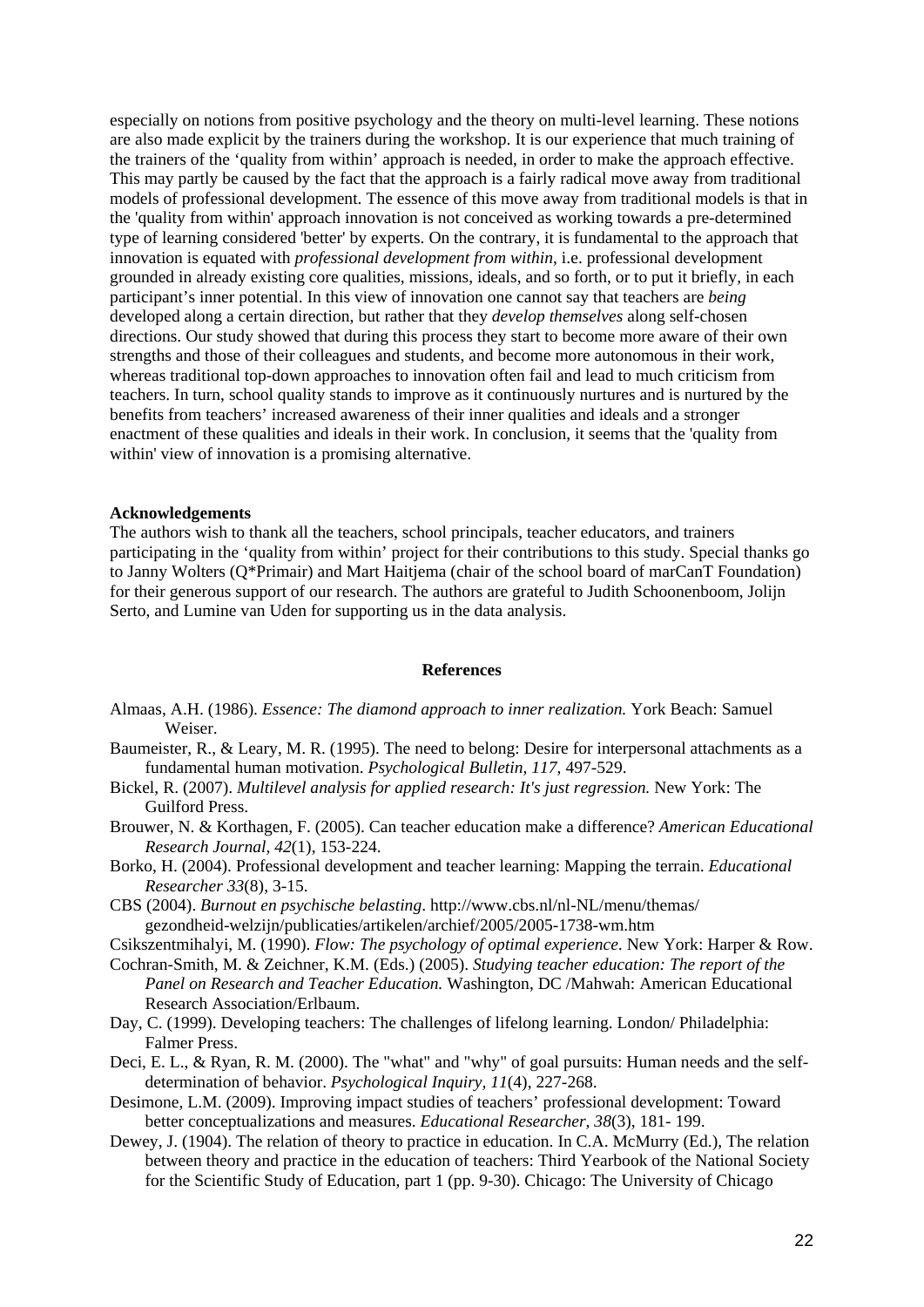Press.

Elliot, J. (1991). *Action research for educational change.* Buckingham: Open University Press.

Evelein, F.G. (2005). *Psychologische basisbehoeften van docenten in opleiding: Een onderzoek naar het verband tussen de basisbehoeftevervulling van docenten-in-opleiding, hun interpersoonlijk functioneren en de inzet van kernkwaliteiten.* [Basic psychological needs of student teachers: A study on the relation between the fulfillment of basic psychological needs of student teachers, their interpersonal behavior and character strengths]. PhD Thesis. Utrecht: IVLOS.

Fredrickson, B. L. (2002). Positive emotions. In: C.R. Snyder & S. J. Lopez (Eds.), *Handbook of positive psychology* (pp. 120- 134). Oxford, etc.: Oxford University Press.

Hamachek, D. (1999). Effective teachers: What they do, how they do it, and the importance of selfknowledge. In R. P. Lipka & T. M. Brinthaupt (Eds.), *The role of self in teacher development* (pp. 189-224). Albany, N.Y.: State University of New York Press.

- Hargreaves, A. Lieberman, M. Fullan, & D. Hopkins (Eds.), (1998). *International handbook of educational change* (pp. 242-260). Dordrecht/Boston/London: Kluwer.
- Hodgins, H.S., Koestner, R., & Duncan, N. (1996). On the compatibility of autonomy and relatedness. *Personality and Social Psychology Bulletin, 22*(3), 227-237.
- Hoekstra, A. & Korthagen, F.A.J. (in press). Teacher learning in a context of educational change: Informal learning versus systematic support. *Journal of teacher education.*
- Holmes, M. (1998). Change and tradition in education: The loss of community. In A. Hargreaves, A. Lieberman, M. Fullan, & D. Hopkins (Eds.), *International handbook of educational change* (pp. 558-575). Dordrecht/Boston/London: Kluwer.
- Johnson, R. B., & Onwuegbuzie, A. J. (2004). Mixed method research: A research paradigm whose time has come. *Educational Researcher, 33*, 14-26.
- Joram, E., & Gabriele, A. (1998). Preservice teacher's prior beliefs: Transforming obstacles into opportunities. *Teaching and Teacher Education, 14*(2), 175-191.
- Korthagen, F.A.J. (2004). In search of the essence of a good teacher: Towards a more holistic approach in teacher education. *Teaching and Teacher Education, 20*(1), 77-97.
- Korthagen, F.A.J. (2007). The gap between research and practice revisited. *Educational Research and Evaluation, 13*(3), 303-310.
- Korthagen, F.A.J., Kessels, J., Koster, B., Lagerwerf, B. & Wubbels, T. (2001). *Linking practice and theory: The pedagogy of realistic teacher education.* Mahwah, NJ: Lawrence Erlbaum Associates.
- Korthagen, F. & Vasalos, A. (2005). Levels in reflection: Core reflection as a means to enhance professional development. *Teachers and Teaching: Theory and Practice, 11*(1). 47-71.
- Korthagen, F. & Vasalos, A. (2008). *'Quality from within' as the key to professional development.*  Paper presented at the Annual Meeting of the American Educational Research Association, New York.
- Meijer, P., Korthagen, F.A.J. & Vasalos, A. (2009). Supporting presence in teacher education: The connection between the personal and professional aspects of teaching. *Teaching and Teacher Education, 25*(2), 297-308.
- Ofman, D. (2000). *Core qualities: A gateway to human resources.* Schiedam: Scriptum.
- Ryan, R.M. (1995). Psychological needs and the facilitation of integrative processes. *Journal of Personality, (63)*3, 397-427.
- Ryan, R.M., & Deci, E.L. (2002). Overview of self-determination theory: An organismic dialectical perspective. In E.L. Deci & R.M. Ryan (Eds.), *Handbook of self-determination research* (pp. 3-33). Rochester: The University of Rochester Press.
- Schaufeli, W.B., Maslach, C. & Marek, T. (Eds) (1993). *Professional Burnout: Recent Developments in Theory and Research.* Washington D.C.: Taylor & Francis.
- Schön, D. A. (1987). *Educating the reflective practitioner*. San Francisco, CA: Jossey-Bass.
- Seligman, M. E. P. & Csikszentmihalyi, M. (2000). Positive psychology: An introduction. *American Psychologist, 55*(1), 5-14.
- Strauss, A.L., & Corbin, J. (1998). *Basics of qualitative research: Techniques and procedures for developing grounded theory*. Thousand Oaks, CA: Sage Publications.